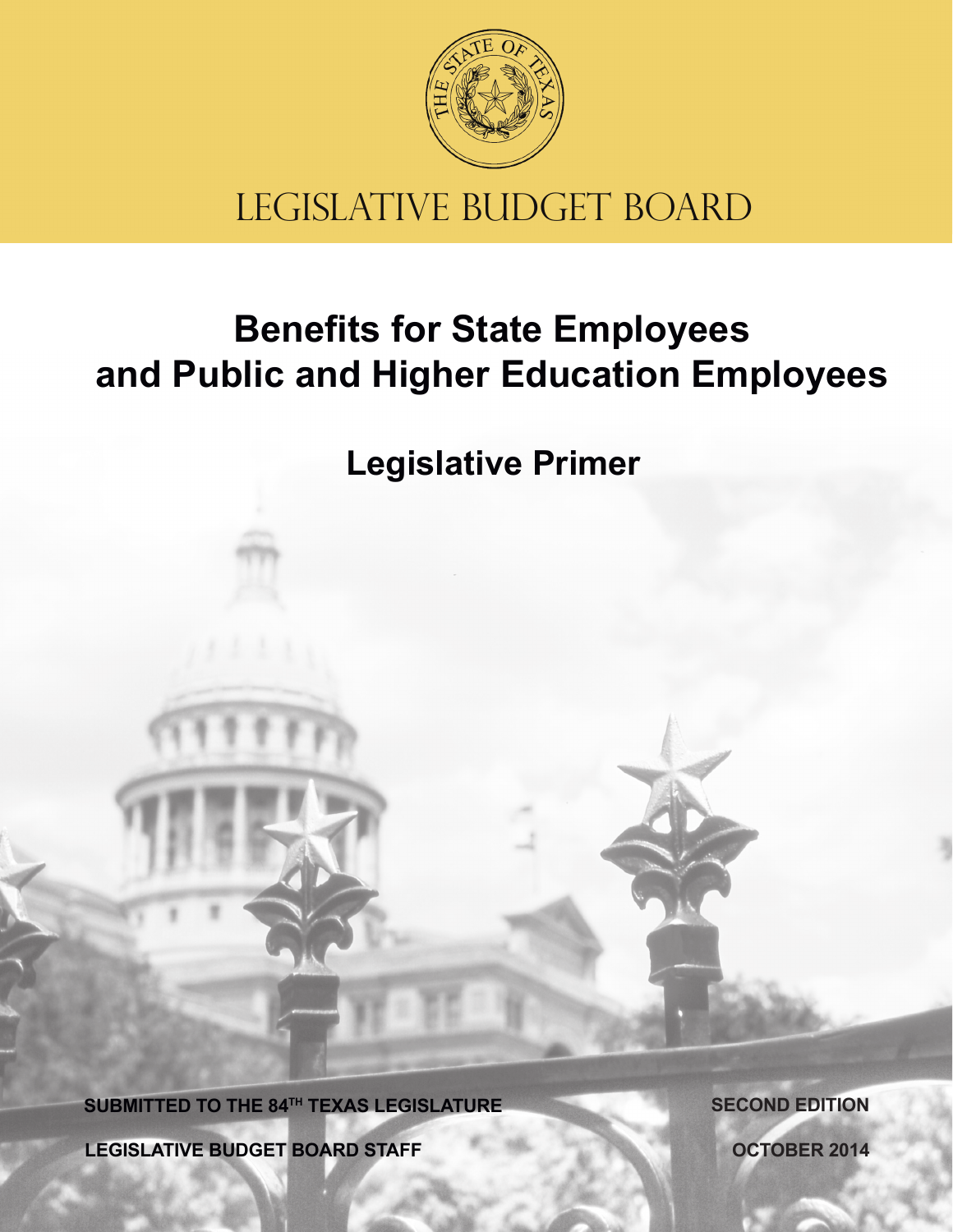# **BENEFITS FOR STATE EMPLOYEES AND PUBLIC AND HIGHER EDUCATION EMPLOYEES**

# **INTRODUCTION**

The Texas Constitution establishes two retirement systems to provide benefits to state employees and officers and to employees of public education, including higher education. The Employees Retirement System of Texas (ERS) and the Teacher Retirement System of Texas (TRS) were established by the Legislature more than six decades ago. Each is managed by boards of trustees that oversee administration of benefits delivery and management of trust fund assets. ERS has approximately 322,440 members and retirees, and manages \$24.0 billion in assets. TRS is one of the largest pension systems in the nation, with approximately 1.4 million members and retirees and \$117.4 billion in assets. Retirement benefits paid by ERS in fiscal year 2013 total approximately \$1.9 billion, while TRS pays approximately \$8.1 billion annually to retirees and their beneficiaries.

Actuarial soundness for each retirement system has been a topic of discussion in the last decade as investment performance has shown considerable volatility. Performance rebounded in the last few years after all-time lows in fiscal year 2009. The current funding ratios (per respective actuarial valuations as of August 31, 2013) indicate ERS is 77.4 percent funded and TRS is 80.8 percent funded.

The Optional Retirement Program (ORP), an alternative to TRS participation for certain higher education employees, was established to provide a more portable option for retirement accumulations. In addition, the Proportionate Retirement Program applies to nine public retirement systems in Texas, including ERS and TRS, and allows prospective retirees to combine service among these systems to meet eligibility requirements.

ERS and TRS also administer health benefit programs for active employees and retirees. The health care program at ERS covers 534,762 participants, including dependents, and pays \$2.5 billion in health benefit claims each year. Two TRS programs for retirees and active members cover health care expenses totaling \$2.7 billion per year for 692,547 total participants, including dependents. These amounts do not include the fully insured Medicare Advantage plans. Many local school districts do not participate in the TRS program for active employees and instead provide local options for health care benefits. Employees of higher education have

access to health benefit programs provided by ERS, the University of Texas, and Texas A&M University. (See related sections.)

**Figure 1** shows a comparison of ERS and TRS retirement and health care benefits.

#### **FIGURE 1 COMPARISON OF ERS AND TRS**

| <b>AS OF AUGUST 31, 2013</b>                                                                                               | <b>ERS</b><br>(ALL PLANS) | <b>TRS</b>      |
|----------------------------------------------------------------------------------------------------------------------------|---------------------------|-----------------|
| <b>Members and Retirees</b>                                                                                                | 322,440                   | 1,369,640       |
| Assets                                                                                                                     | \$24.0 billion            | \$117.4 billion |
| Retirement Benefits Paid in<br>Fiscal Year 2013                                                                            | \$1.9 billion             | \$8.1 billion   |
| Actuarial Funded Ratio                                                                                                     | 77.4%                     | 80.8%           |
| Unfunded Actuarial Accrued<br>Liability (UAAL)                                                                             | \$7.2 billion             | \$28.9 billion  |
| <b>Health Care Participants</b>                                                                                            | 534,762                   | 692,547         |
| Health Care Benefits Paid In<br>Fiscal Year 2013                                                                           | \$2.5 billion             | \$2.72 billion  |
| NOTE: Health care benefits paid in fiscal year 2013 include medical<br>and pharmacy, and exclude Medicare Advantage Plans. |                           |                 |

SOURCE: 2013 Comprehensive Annual Financial Reports of ERS and TRS.

This document outlines retirement eligibility, funding structure, benefit plans, and the actuarial condition of each retirement system. Discussion includes the basic components of the health care benefit programs administered by ERS and TRS, including funding sources and benefit structure. Figure 2 shows which public entity is responsible for the administration of retirement and health care benefits for each category of eligible employees.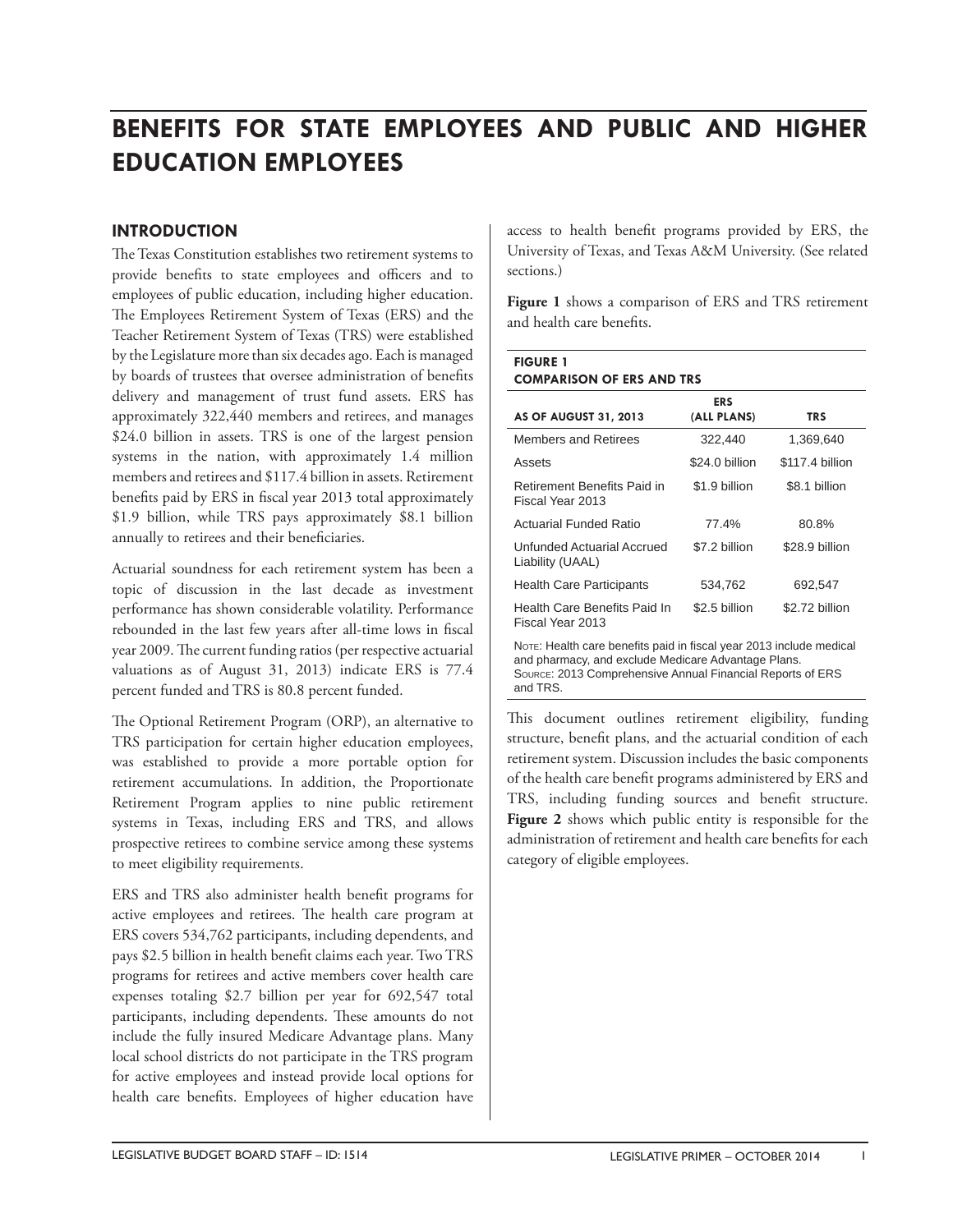#### **FIGURE 2**

| <b>RETIREMENT</b>                           | <b>ERS</b> | <b>TRS</b> | <b>ORP</b> | <b>SELF-ADMINISTRATION</b> |
|---------------------------------------------|------------|------------|------------|----------------------------|
| <b>State Employees</b>                      | $\times$   |            |            |                            |
| <b>Higher Education Employees</b>           |            | X          | X          |                            |
| <b>Community College Employees</b>          |            | X          | X          |                            |
| <b>Public School Employees</b>              |            | X          |            |                            |
| <b>HEALTH CARE</b>                          | <b>ERS</b> | <b>TRS</b> | <b>ORP</b> | <b>SELF-ADMINISTRATION</b> |
| State Employees — Both Actives and Retirees | X          |            |            |                            |
| <b>Higher Education Employees</b>           | X          |            |            | UT/A&M                     |
| <b>Community College Employees</b>          | X          |            |            |                            |
| <b>Public School Employees</b>              |            |            |            |                            |
| Actives                                     |            | X          |            | Local ISDs                 |
| Retirees                                    |            | X          |            |                            |
| SOURCE: Legislative Budget Board.           |            |            |            |                            |

#### **ADMINISTRATIVE RESPONSIBILITY FOR RETIREMENT AND HEALTH CARE BENEFITS**

#### **RETIREMENT**

#### *EMPLOYEES RETIREMENT SYSTEM OF TEXAS*

#### *HISTORY*

The Employees Retirement System of Texas (ERS) was established by the Legislature in 1947 based on a voterapproved Constitutional amendment to provide retirement programs, disability, and death benefits for public employees and officers. The Constitution requires ERS to provide benefits for officers and employees of the state, including state-compensated officers and employees of appellate courts and judicial districts. The ERS retirement plan is a traditional defined benefit plan, and it is a qualified pension trust pursuant to the Internal Revenue Code, Section  $401(a)$ . The pension plan operates pursuant to the Texas Constitution, Article XVI, Section 67, and applicable federal and state governing statutes.

ERS responsibilities have expanded gradually. Legislation passed in 1954 transferred the administration of the Judicial Retirement System of Texas to ERS. In 1963, legislation expanded ERS membership to include elected state officials, including legislators. District attorneys were included in 1967. The Law Enforcement and Custodial Officer Supplement (LECOS) Retirement Fund was established in 1979 to provide an increased retirement benefit for certified peace officers and custodial officers. In 1985, the Judicial Retirement System Plan II (JRS II) was authorized to phase out the Judicial Retirement System Plan I (JRS I).

In 1950, the U.S. Congress passed the Social Security Act, Section 218. Federal law authorized states to enter into voluntary agreements with the Social Security Administration (SSA) for coverage for their state and local governments. The Texas Legislature delegated responsibility to the Department of Public Welfare in 1951 for administration of the Texas Social Security Program. Administrative responsibilities were transferred to ERS in 1975. As the administrator, ERS has oversight for managing referendums, or elections, held by political subdivisions that provide for Social Security or Medicare Only coverage for employees of local governments. State employees participate in Social Security as a condition of employment; however, employees of many local governments in Texas still vary in participation, based on local elections.

Before fiscal year 1996, state employees received a state-paid Federal Insurance Contributions Act (FICA) supplemental payment of 5.85 percent on their first \$16,500 of FICAcovered wages, up to a maximum of \$965.25. In 1995, the Legislature repealed this state-paid contribution, and replaced it with a benefit supplement to ensure that takehome pay was not reduced.

#### *GOVERNANCE AND POLICY*

The Employees Retirement System is governed by a board of six trustees who serve staggered six-year terms. By statute, three are active state employees who are elected by the members of the system. The remaining three are appointed, one each by the Governor, the Speaker of the Texas House of Representatives, and the Chief Justice of the Texas Supreme Court. As fiduciaries of the trust fund, ERS trustees are responsible for the prudent management of assets held in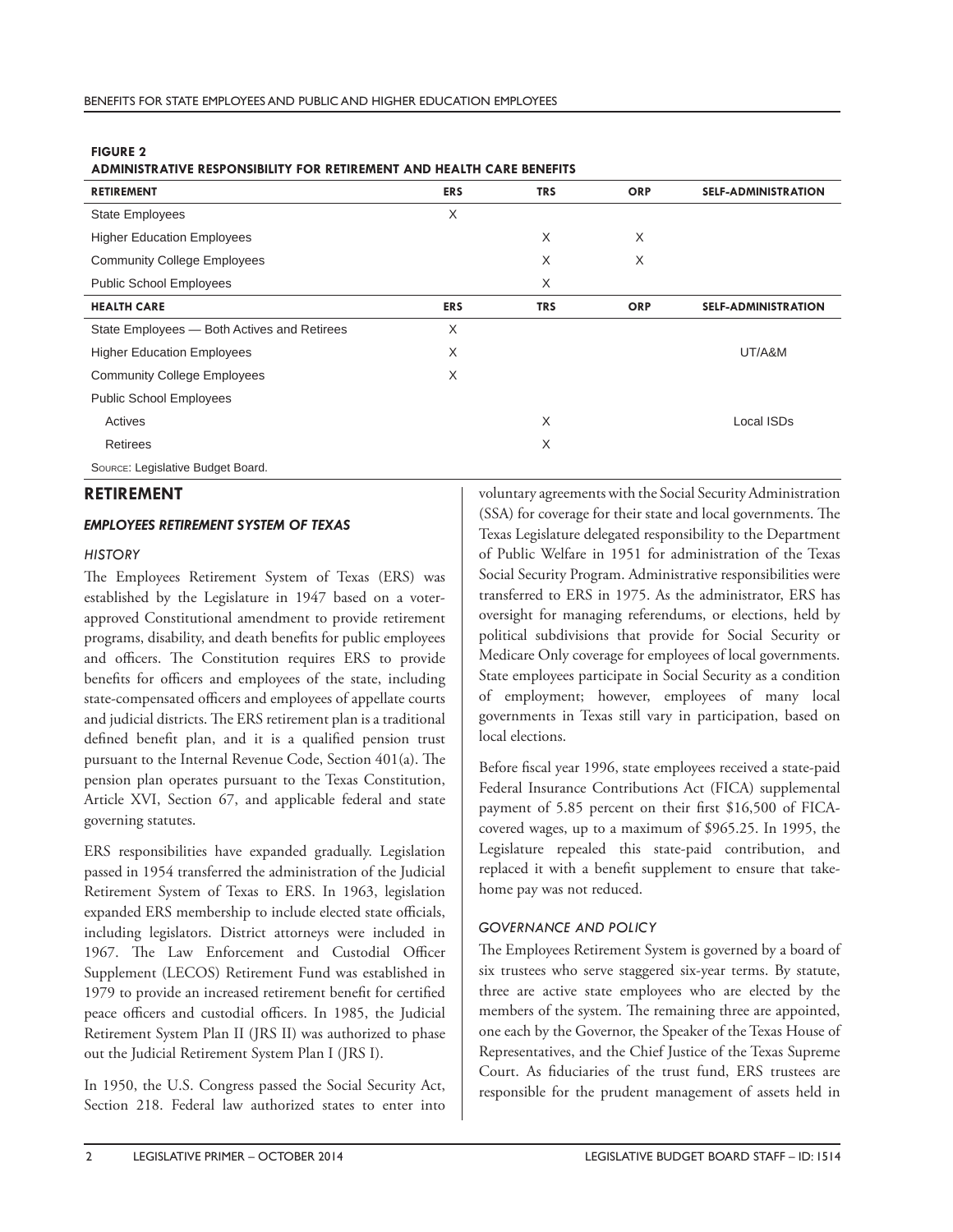trust, seeking long-term investment returns that exceed the established actuarial rate of return.

# *MEMBERSHIP*

**Figure 3** shows membership data for ERS, the LECOS Retirement Fund, JRS I, and JRS II as of the August 31, 2013, ERS Comprehensive Annual Financial Report (CAFR).

| <b>FIGURE 3</b><br><b>ERS MEMBERSHIP BY PLAN</b>                                        |                                 |                                               |                                                             |
|-----------------------------------------------------------------------------------------|---------------------------------|-----------------------------------------------|-------------------------------------------------------------|
| <b>AS OF AUGUST</b><br>31, 2013                                                         | <b>ACTIVE</b><br><b>MEMBERS</b> | NON-<br><b>CONTRIBUTING</b><br><b>MEMBERS</b> | <b>RETIREES AND</b><br><b>BENEFICIARIES</b><br>(ANNUITANTS) |
| <b>ERS</b>                                                                              | 133,669                         | 96,015                                        | 91,367                                                      |
| LECOS                                                                                   | 37,415                          | 10,187                                        | 9,089                                                       |
| JRS-I                                                                                   | 13                              | 4                                             | 421                                                         |
| <b>JRS-II</b>                                                                           | 545                             | 152                                           | 254                                                         |
| NOTE: Members of LECOS are also members of ERS.<br>SOURCE: Employees Retirement System. |                                 |                                               |                                                             |

Non-contributing members are former employees who have not withdrawn their retirement funds. Compared to the August 31, 2012, ERS CAFR, the number of active ERS members increased by 1,000, or 0.8 percent. The number of non-contributing members also increased by 5,825, or 6.5 percent, and the number of annuitants increased by 3,568, or 4.1 percent. For LECOS, the number of active members increased by 11. The number of non-contributing members increased by 3,058, or 42.9 percent, and the number of LECOS annuitants increased by 612, or 7.2 percent. For JRS I, the number of active members decreased by four, or 23.5 percent; the number of non-contributing members remained the same; and the number of annuitants decreased by 12, or 2.8 percent. Finally, for JRS II, the number of active members increased by four, or 0.7 percent; the number of noncontributing members increased by nine, or 6.3 percent; and the number of annuitants increased by 39, or 18.1 percent.

ERS has two classes of membership, the Employee Class and the Elected Class. The Employee Class includes employees and appointed officers of every state department, commission, board, agency, or institution except those participating in TRS, ORP, JRS I, and JRS II. Membership in the Employee Class is mandatory for all eligible employees and begins on the 91st day of employment. The Elected Class includes statewide elected officials not in JRS I and JRS II, members of the Legislature, and district attorneys and criminal district

attorneys. Membership in the Elected Class is optional, and eligible participants apply to enroll with ERS.

Members of LECOS are also members of ERS. This plan covers employees who are licensed law enforcement officers or custodial officers of various state agencies including: Department of Public Safety, Alcoholic Beverage Commission, Parks and Wildlife Department, Juvenile Justice Department, and the Department of Criminal Justice, including the Board of Pardons and Paroles.

The JRS I plan is for judges, justices, and commissioners of the Texas Supreme Court, the court of Criminal Appeals, the Court of Appeals, District Courts, and certain commissions whose service began before September 1, 1985. Those whose service began on or after September 1, 1985, are members of JRS II.

**Figure 4** shows ERS membership during the last decade.

# *CONTRIBUTIONS*

ERS retirement plans are funded by state contributions, member contributions, and investment earnings. The administrative costs to operate these programs are not appropriated out of state funds, but instead are funded by trust fund assets in each of the funds. The Legislature appropriates funds for the state contribution at the end of each article of the General Appropriations Act (GAA) for general state agencies as an estimated appropriation. The total appropriation for all state agencies is shown as an informational listing in the ERS appropriation bill pattern.

The Texas Constitution specifies a state contribution rate of 6 percent to 10 percent of total employee payroll. The percentage of payroll that the state contributes is determined by rider in the ERS bill pattern in the GAA. For fiscal years 2014 and 2015, the state contribution rates are 6.5 and 7.5 percent, respectively, for ERS retirement. The rider also provides for an additional 1.0 percent contribution in fiscal year 2014 out of retirement and insurance unexpended and unobligated balances remaining as of August 31, 2013. In addition, state agencies contribute 0.5 percent of payroll, for a total employer contribution of 8.0 percent for fiscal years 2014 and 2015. For LECOS and JRS-II, there is a 0.5 and 15.663 percent state contribution, respectively, in both fiscal years of the 2014–15 biennium. Using the applicable percentage, each state agency sends the appropriate state contribution along with the member contribution (8 percent of gross salary for legislators and 6.6 percent of gross salary in fiscal year 2014 and 6.9 percent in fiscal year 2015 for all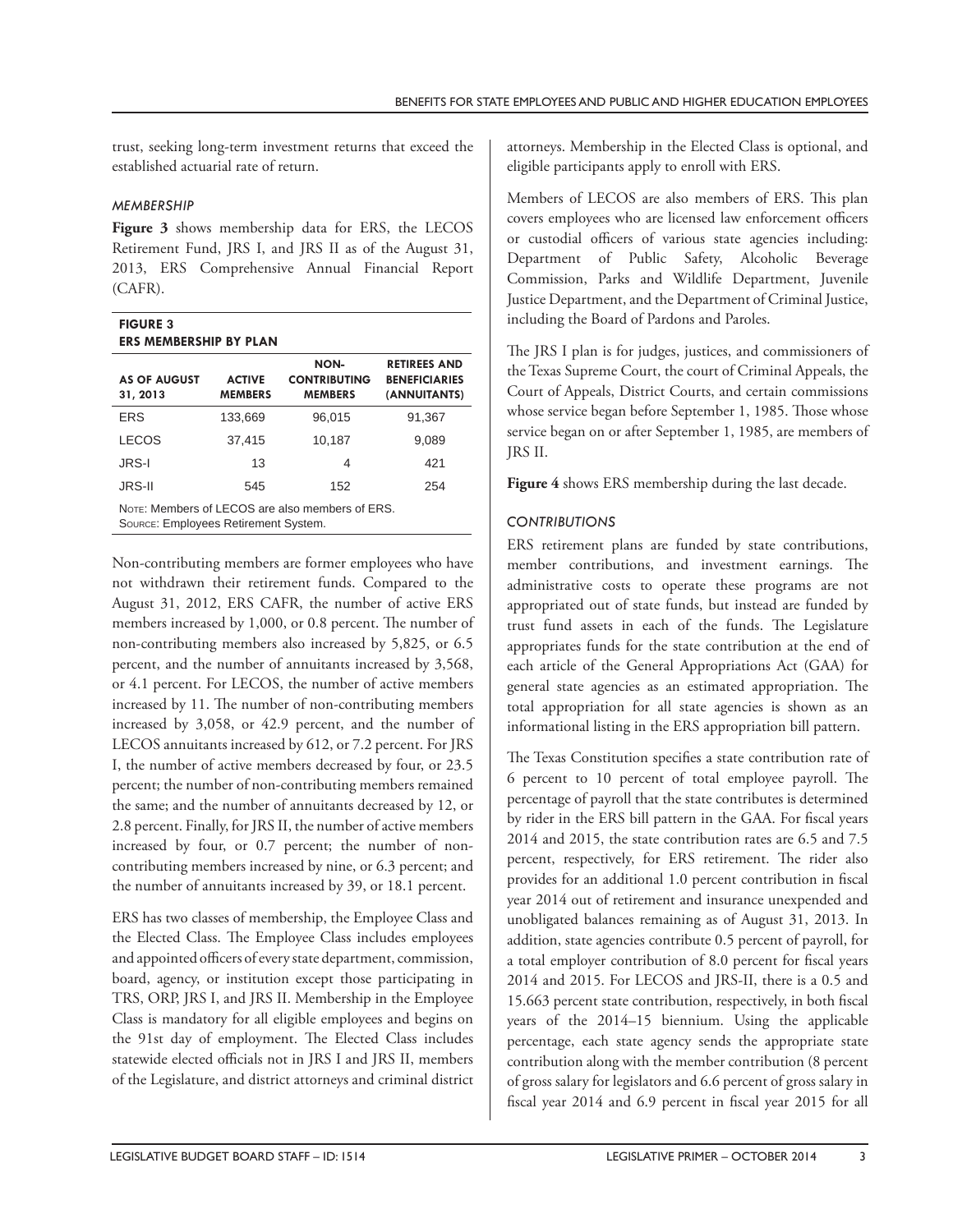#### **FIGURE 4 ERS MEMBERSHIP FISCAL YEARS 2004 TO 2013**



#### SOURCE: Employees Retirement System.

others) to ERS as payroll is processed during the year. **Figure 5** shows the combined contributions to the ERS retirement trust fund each fiscal year of the 2014–15 biennium. (See **Appendix A** for actual appropriation amounts.)

#### **FIGURE 5 ERS TOTAL EMPLOYER AND MEMBER CONTRIBUTIONS 2014–15 BIENNIUM IN PERCENTAGES**

|                                   | 2014  | 2015  |
|-----------------------------------|-------|-------|
| <b>Base Contribution</b>          | 6.5%  | 7.5%  |
| Unexpended Balances               | 1.0   | 0.0   |
| <b>State Agency Contribution</b>  | 0.5   | 0.5   |
| Subtotal, Employer Contribution   | 8.0%  | 8.0%  |
| <b>Employee Contribution</b>      | 6.6%  | 6.9%  |
| <b>Total Contribution Rate</b>    | 14.6% | 14.9% |
| SOURCE: Legislative Budget Board. |       |       |

#### *INVESTMENT OF ASSETS*

The ERS Board of Trustees oversees the investment of the system's trust fund assets. Initially, ERS was limited to investing only in government securities. In 1958, investments were allowed in corporate securities, common stocks, preferred stocks, debentures, bonds, mortgages, and other financial instruments. Current investment strategies employ a diversified portfolio with a mix of active and passive management, and an array of management styles. Assets are managed approximately 75 percent internally, with 25 percent externally advised (**Figure 6**).

#### **FIGURE 6 ERS ASSET ALLOCATION, AS OF AUGUST 2013**



#### SOURCE: Employees Retirement System.

Investment policies of ERS are governed by the Texas Trust Code, the Texas State Constitution, and other applicable federal and state statutes. Trained staff manage fund assets daily. To assist the staff and the Board with investment recommendations and decisions, the Trustees employ investment managers and have appointed an Investment Advisory Committee composed of members of the financial and business community in Texas. In addition, ERS retains several independent investment consultants to evaluate and analyze investment strategies and results. (See Actuarial Valuations for explanation of investment performance.)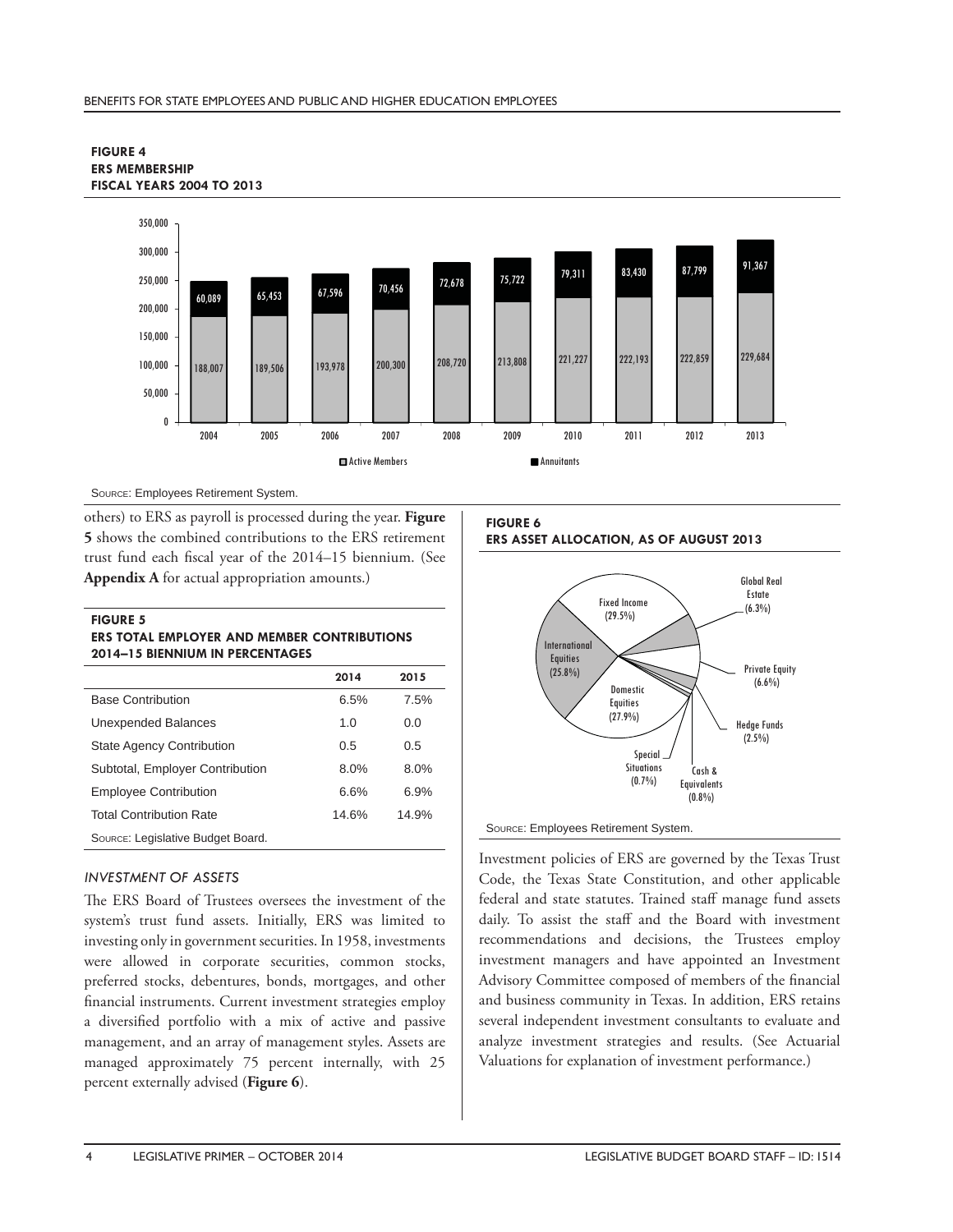#### *ACTUARIAL VALUATION*

An actuarial valuation report is prepared at the close of each fiscal year by an outside consulting actuary. The annual valuation analyzes the plan's accrued liability as compared to its assets. It considers all aspects of the pension plan including membership data, benefit design, assets held in trust, actuarial assumptions, funding methodology, and contribution rates. Technical modeling yields data including the normal cost rate, unfunded actuarial accrued liability (UAAL), funding ratio, annual required contribution rate (ARC), and funding period. These data points serve in guiding daily management and higher-level policy decisions addressed by the Board of Trustees and the Legislature. (See Glossary for a definition of related terms.)

Actuarial soundness of the pension plan refers to the goal that total contributions are sufficient to fund the normal cost and to amortize the unfunded accrued liability during no more than 31 years. This standard is set in state law and reflects a common actuarial objective. The annual valuations form the basis of the ERS requests for funding during each legislative session. However, JRS I is funded on a pay-as-yougo basis, meaning the funds required for monthly annuity payments and refunds of member contributions are appropriated for each fiscal year in General Revenue Funds. The August 31, 2013, actuarial valuations (the most current actuarial valuations as of this writing) for the ERS retirement plans can be found at www.ers.state.tx.us.

The August 31, 2013, actuarial valuation for the ERS retirement program shows a funded ratio, the ratio of the

actuarial value of assets to the actuarial accrued liability, of 77.4 percent, 3.6 percentage points lower than the funding ratio of the previous valuation as of August 31, 2012. The total contribution rate of 14.6 percent of payroll for fiscal year 2014 is insufficient to amortize the unfunded accrued liability, so the current amortization period is considered infinite and the funding objective is not being met. The total required contribution rate to fund the normal cost and amortize the unfunded accrued liability during 31 years as a level percentage of total payroll is 18.73 percent for fiscal year 2014. With a member contribution rate of 6.6 percent of payroll in fiscal year 2014 and an employer contribution of 0.5 percent of payroll, the state contribution would have to be 11.63 percent to fund the liability within 31 years, which exceeds the maximum state contribution of 10 percent established by the Texas Constitution. The Texas Government Code, Section 811.006, precludes any supplemental payments, such as a thirteenth check to retirees, or increases in annuity benefits unless first the total contribution is at a rate to fund the normal cost and amortize the unfunded accrued liability within 31 years. According to the August 31, 2013, actuarial valuation, the market value of the ERS retirement fund is approximately \$22.9 billion, an increase of approximately \$1.0 billion from the previous fiscal year. The increase represents a market rate of return of 10.1 percent (**Figure 7**). While investment performance improved in the last few years, the actuarial valuation still recognizes losses and outcomes below the assumed rate of return that were deferred during the economic downturn in 2008–2010. A commonly used actuarial technique called smoothing





SOURCE: Employees Retirement System.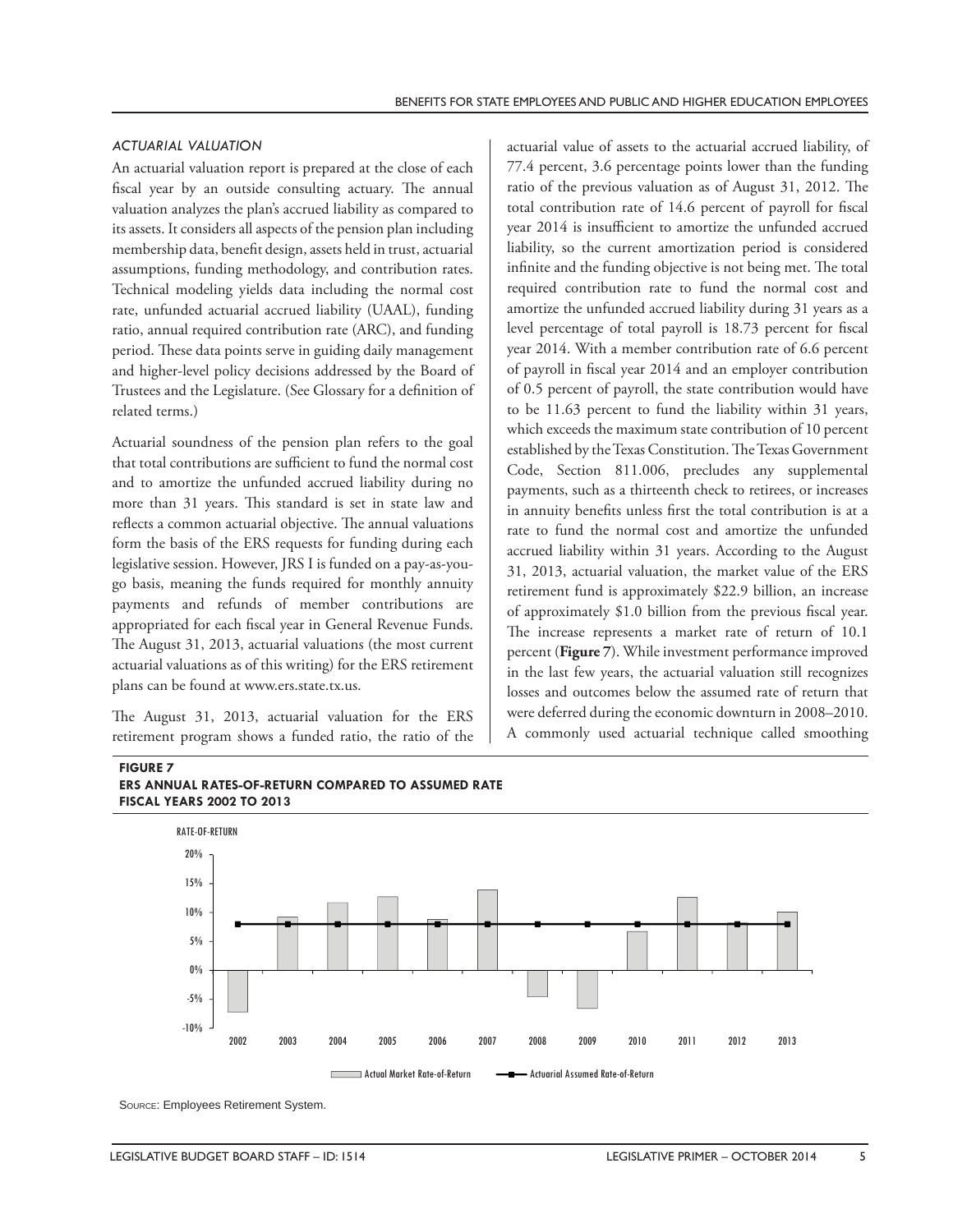defers part of each year's performance, whether gains or losses. The ERS consulting actuary smooths investment performance when determining the actuarial value of assets in an effort to lessen the effect of marketplace volatility on the overall actuarial analysis from year to year, which serves to stabilize employer contribution rates.

The August 31, 2013, actuarial valuation for the LECOS fund shows a funded ratio of 70.4 percent, 9.3 percentage points lower than the funding ratio of the 2012 valuation. The total contribution rate of 2.2 percent of payroll is not sufficient to amortize the unfunded accrued liability, so the current amortization period is infinite. The total required contribution rate to fund the normal cost and amortize the unfunded accrued liability during 31 years (actuarially sound rate) as a level percentage of total payroll is 3.09 percent. With a member contribution rate of 0.5 percent of payroll and a contribution to the fund approximately equal to 1.20 percent from a portion of court costs, the state contribution would have to be 1.39 percent to fund liabilities within 31 years. According to the August 31, 2013, actuarial valuation, the market value of the ERS LECOS fund is approximately \$780.7 million, an increase of approximately \$33.0 million from the previous fiscal year. The increase represents a market rate of return of 10.1.

The August 31, 2013, actuarial valuation for the JRS II fund shows a funded ratio of the actuarial value of assets to the actuarial accrued liability of 88.6 percent, 6.7 percentage points lower than the funding ratio as of the previous valuation. The total contribution rate of 22.233 percent of payroll is not sufficient to amortize the unfunded accrued liability, so the current amortization period is infinite. The total required contribution rate to fund the normal cost and amortize the unfunded accrued liability during 31 years as a level percentage of payroll is 24.08 percent. Since the member contribution rate averages to 6.57 percent of payroll, the state contribution would have to be 17.51 percent to fund liabilities within 31 years. According to the August 31, 2013,

actuarial valuation, the market value of the ERS JRS II fund is approximately \$318.4 million, an increase of \$22.5 million from the previous fiscal year. Like the ERS Retirement and LECOS funds, the JRS II increase represents a market rate of return of 10.1 percent.

In addition to the annual actuarial valuation, an actuarial update (on the market value of assets only) is conducted as of February 28 of each odd-numbered year, which provides the Legislature current information during the legislative session.

#### *RETIREMENT ELIGIBILITY*

Members of ERS become vested when they have five years, or 60 months, of creditable service. Service credit refers to the length of time worked, and it may also include purchased active duty military time, months of unused sick and annual leave, and other eligible service. The purchase of additional service credit is available to allow certain qualified individuals to retire earlier and increase the amount of their annuity payment. **Figure 8** shows eligibility requirements for employee categories, based on when the employee was hired.

The LECOS retirement plan and the two judicial plans, JRS I and JRS II, have provisions that allow early service retirement with reduced benefits. The amount of the reduction is calculated based on the member's age at the time of retirement.

Additional information related to retirement plan eligibility requirements can be found at www.ers.state.tx.us.

**Figure 9** shows details related to a one-year annuitant profile.

**Figure 10** shows annual ERS service and disability retirement totals since 2002 and the percentage change each year.

#### *RETIREMENT BENEFITS*

The ERS retirement system is a qualified defined benefit plan pursuant to the Internal Revenue Code, Section 401(a). A defined benefit plan uses employer and employee

|        | <b>ERS RETIREMENT ELIGIBILITY</b>                   |                                              |                                                         |  |
|--------|-----------------------------------------------------|----------------------------------------------|---------------------------------------------------------|--|
|        | <b>EMPLOYEE CATEGORY</b>                            | <b>RETIREMENT ELIGIBILITY</b>                | <b>ANNUITY REDUCTION</b>                                |  |
| Plan 1 | Hired before 9/1/2009                               | 5 years of service and age 60 OR Rule of 80  | None                                                    |  |
| Plan 2 | Hired on or after 9/1/2009<br>and before $9/1/2013$ | 10 years of service and age 65 OR Rule of 80 | 5% for each year retired before age 60 (25%<br>maximum) |  |
| Plan 3 | Hired on or after 9/1/2013                          | 10 years of service and age 65 OR Rule of 80 | 5% for each year retired before age 62 (No<br>maximum)  |  |

NOTE: Rule of 80 — retiree's age and years of service credit in ERS equals or exceeds 80 at the time of retirement. SOURCE: Employees Retirement System.

**FIGURE 8**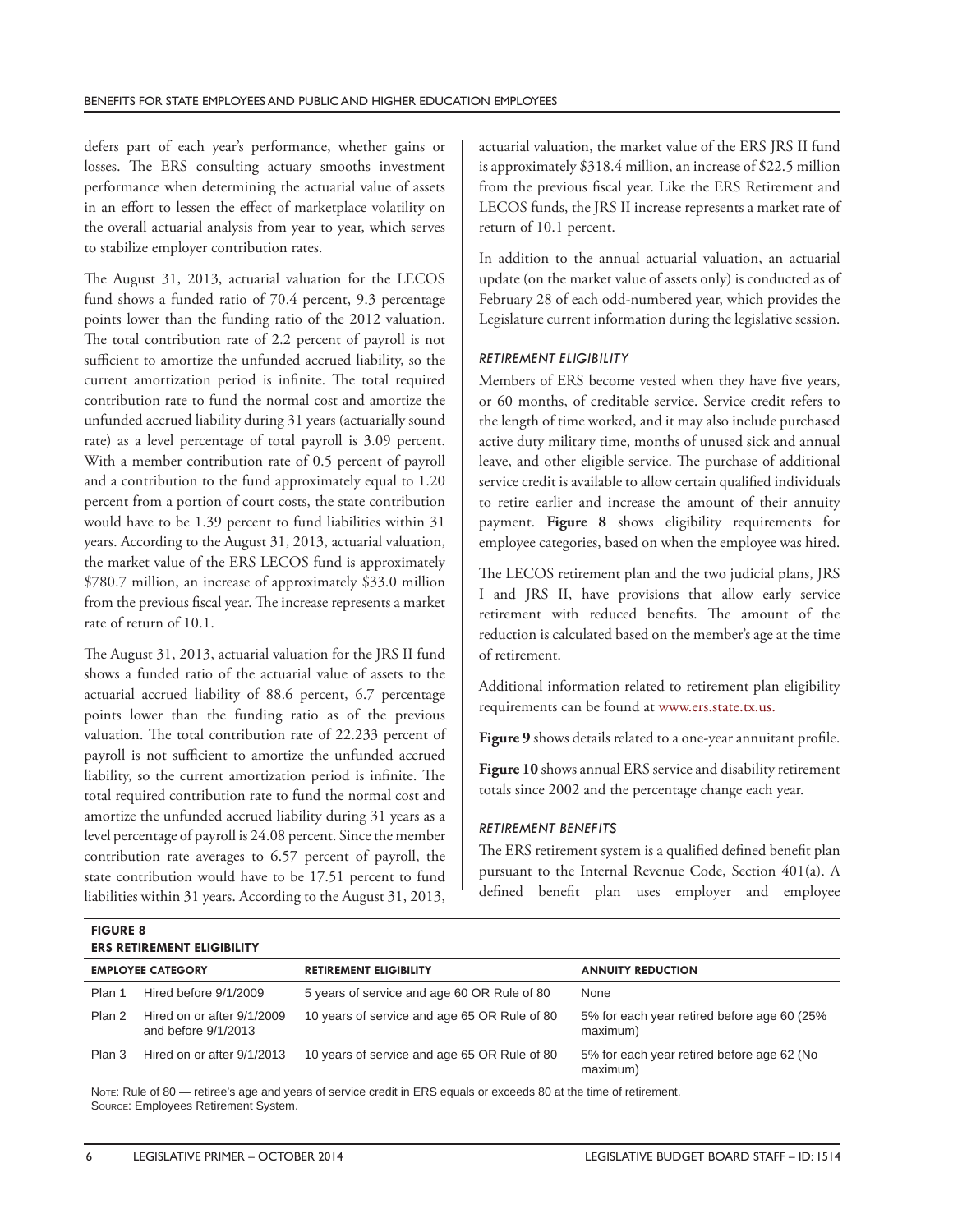| <b>FIGURE 9</b>                                        |  |
|--------------------------------------------------------|--|
| <b>ERS ANNUITANT PROFILE FOR CURRENT-YEAR RETIREES</b> |  |

| <b>ANNUITANT PROFILE</b>                | 2012      | 2013      |  |
|-----------------------------------------|-----------|-----------|--|
| Service and Disability Retirements      | 5,928     | 5,287     |  |
| Average Age at Retirement               | 58.1      | 58.3      |  |
| Average Years of Service                | 9.7       | 9.6       |  |
| Ratio of Current Members to<br>Retirees | 1.51 to 1 | 1.46 to 1 |  |
| SOURCE: Employees Retirement System.    |           |           |  |

contributions during the employee's working years to prefund the employee's pension benefits largely through longterm investment earnings. For the general employee plan, the standard annuity pays 2.3 percent (referred to as the multiplier) of the employee's final average salary for each year of service credit. The final average salary is based on the highest 36 months for employees hired before September 1, 2009 (or who had an account balance with ERS on August 31, 2009); however, it is based on the highest 48 months for employees hired on or after September 1, 2009, and is based on the highest 60 months for employees hired on or after September 1, 2013

Example calculation: (\$3,000 average monthly salary) X (20 years of service credit)  $X$  (2.3 percent multiplier) = \$1,380 monthly standard annuity.

All of the retirement programs administered by ERS have optional benefits to provide a continuing annuity for a

participant's designated surviving beneficiary. If the member chooses one of the available survivor benefit options, his or her monthly annuity is reduced depending on the option chosen. If the beneficiary dies before the retired member, the annuity paid to the member is increased to the standard annuity.

Members have five options for annuity payments in lieu of a standard annuity. The retiree may select one of three joint and survivor options reduced by actuarial factors, based on the ages of the member and the beneficiary. The two remaining options are guaranteed-period annuities that provide a lifetime benefit to the retiree, with a guaranteed benefit of either 60 or 120 months payable to the beneficiary if the retiree dies before the period ends.

Members of the LECOS retirement program calculate service percentage based on 2.8 percent for each year of service. The base service retirement annuity for members of the judicial retirement programs is 50 percent of the state salary for a judge of a court of the same classification as the court on which the judge last served. Monthly retirement annuities are automatically adjusted each time judicial salaries change.

A retiree may also choose a partial lump sum option at retirement. This provides a lump sum payment equal to up to 36 months of the standard annuity, with a permanent actuarial reduction of the monthly annuity. This option is not available to members who take a disability retirement, an





NOTE: Includes retirements for ERS, JRS-I, and JRS-II. LECOS retirement figures are included in ERS. SOURCE: Employees Retirement System.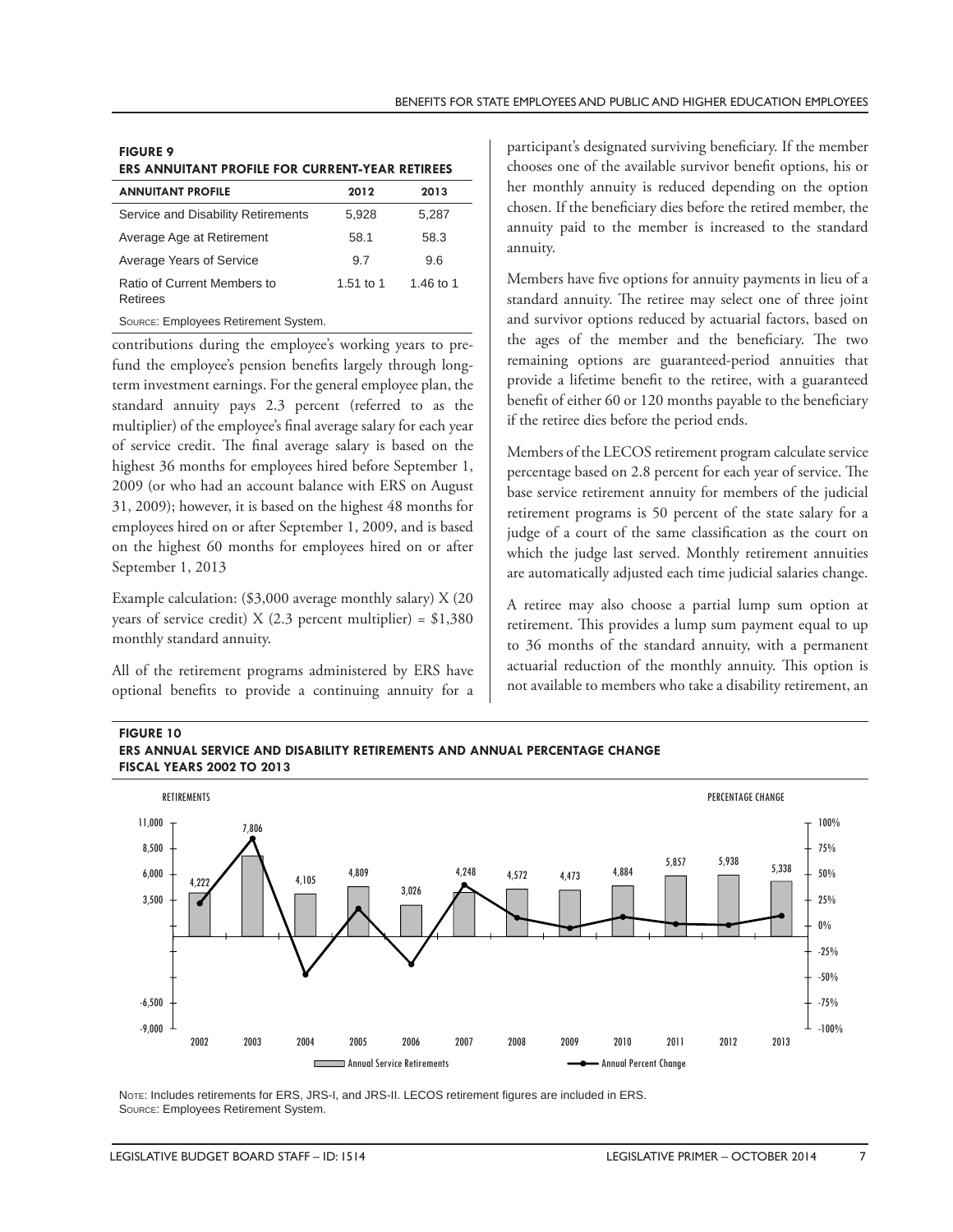early age retirement, or those who retire through the Proportionate Retirement Program.

The formula for calculating benefits is the same for all Elected Class groups, regardless of when they began serving; however, eligibility and benefits differ from those of state employees. The primary difference is the calculation of the final average salary. For the Elected Class, this calculation is based on the salary of a district judge, currently set at \$140,000 annually. The monthly standard annuity for a retiring Elected Class member may not exceed 100 percent of the state salary of a district judge.

# *DISABILITY RETIREMENT BENEFITS*

There are two types of disability retirement benefits available to members of ERS: occupational and non-occupational. An occupational disability is defined by ERS as "a sudden and unexpected injury or disease that results solely from a specific act or occurrence determinable by a definite time and place and solely from an extremely dangerous risk of severe physical or mental trauma or disease that is not common to the public at large and that is peculiar to and inherent in a dangerous duty that arises from the nature and in the course of a person's state employment." An example would be if a state trooper is shot in the line of duty, and the injury results in a permanent and disabling condition. If all requirements are met, a benefit may be paid with at least one month of membership service credit.

A non-occupational disability does not have to be related to the work being performed but is only available to employees with 10 years of membership service credit. An example of a qualifying non-occupational disability retirement is when an employee is diagnosed with a terminal illness and is unable to continue working. Members must meet the conditions for one of the types of disability above, and be certified by the ERS Medical Board, to receive the retirement annuity and insurance benefits.

# *PROPORTIONATE RETIREMENT*

State law also provides the Proportionate Retirement Program, which allows members to combine service credit from two or more retirement systems within the program to meet retirement eligibility. Annuity calculations, however, are unaffected and continue to reflect only the amount of service credit in each system. A member of any of the retirement systems that take part in the Proportionate Retirement Program may purchase withdrawn ERS service without being re-employed by the state, and may purchase

canceled service from any of the retirement systems participating in the program. Participating retirement systems include:

- ERS;
- TRS;
- JRS I and II;
- Texas Municipal Retirement System (TMRS);
- Texas County and District Retirement System (TCDRS);
- City of Austin Employees Retirement System;
- El Paso City Employees' Pension Fund;
- El Paso Firemen and Policemen's Pension Fund; and
- City of Austin Police Retirement System.

# *DEATH BENEFITS*

In addition to the survivor benefits specified above, ERS pays a \$5,000 lump sum death benefit to designated beneficiaries of retirees. ERS also provides basic life insurance coverage for active employees and retirees (\$5,000 and \$2,500, respectively), and members have the option to purchase additional life insurance. (See the discussion of optional group benefits later in this report.) Additional benefits are provided to survivors of a law enforcement officer, firefighter, or other state or local public safety employee killed in the line of duty: a \$250,000 payment, funeral expenses, and education benefits for surviving children.

# *SIGNIFICANT LEGISLATION*

The Eighty-third Legislature, Regular Session, 2013, passed Senate Bill 1459, which includes several provisions that affect the ERS retirement program. The legislation increases the member contribution rate to the ERS to 6.6 percent in fiscal year 2014 and 6.9 percent in fiscal year 2015, with additional incremental increases for the 2016–17 biennium. Additionally, the legislation changes how retirement benefits are calculated for members who began work after August 31, 2013. The retirement benefits of these employees will be based on the highest 60 months of salary instead of the highest 36 or 48 months of salary for other employees. The annuity for these employees will be reduced by 5 percent for each year the employee retires before age 62. The bill authorizes the Board of Trustees to grant an ad hoc cost-ofliving adjustment (COLA), equal to the lesser of 3 percent or \$100 per month, when the amortization period for the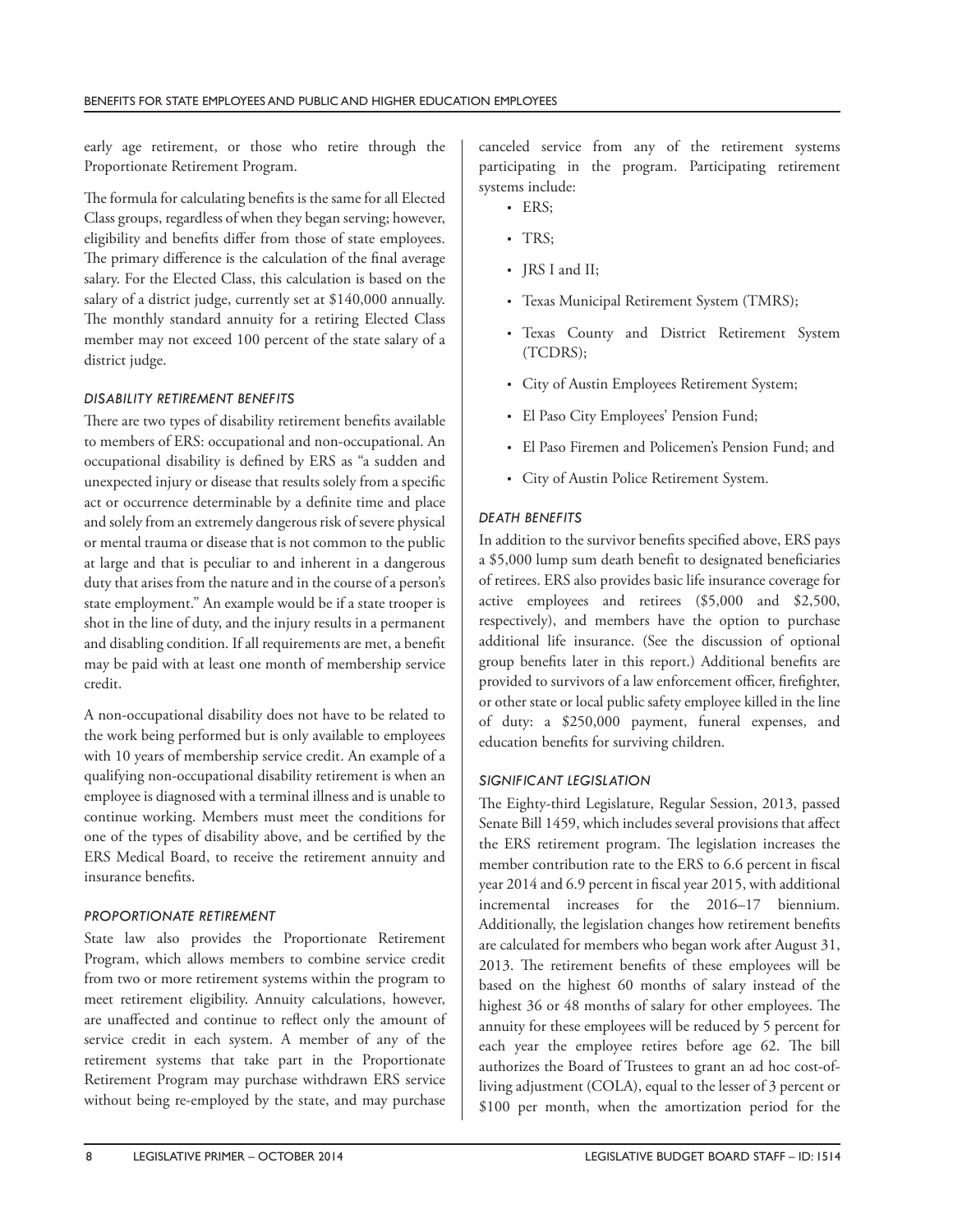unfunded actuarial liabilities of the retirement system is 31 years or less. The legislation also provides for an assessment of an employer contribution of 0.5 percent of total base payroll for all general state agencies to increase the total state retirement contribution to ERS. The 2014–15 GAA, Article IX, Section 17.13, requires this contribution, which is estimated to be \$55.5 million for the 2014–15 biennium.

#### *TEACHER RETIREMENT SYSTEM*

# *HISTORY*

In 1936, voters approved an amendment to the state Constitution establishing a statewide teacher retirement system to serve the needs of public education employees. The Texas Legislature passed legislation in 1937 to establish the Teacher Retirement System of Texas (TRS). The TRS retirement plan is a traditional defined benefit plan, and it is a qualified pension trust pursuant to the Internal Revenue Code, Section  $401(a)$ . The pension plan operates pursuant to the Texas Constitution, Section 67, Article XVI, and applicable federal and state governing statutes.

The agency has two core responsibilities: to deliver retirement benefits, group insurance, and death, survivor, and disability benefits for employees of public schools, colleges, and universities as authorized by the Texas Legislature; and to manage the trust funds that finance member benefits.

# *GOVERNANCE AND POLICY*

The TRS Board of Trustees has the responsibility of administering retirement and related benefits to employees of public, state-supported, educational institutions of Texas. The board has significant independence in the operation and management of retirement fund investment decisions. The board is composed of nine trustees who are appointed by the Governor, with the approval of the Texas Senate, and who serve staggered six-year terms. Three trustees are direct appointments by the Governor and are persons who have demonstrated financial expertise, have broad investment experience, and are not active or retired members of the system. Two trustees are appointed by the Governor from a list of candidates offered by the State Board of Education, and these trustees must also have demonstrated financial experience and broad investment expertise. The remaining four trustee appointments are selected from lists of three or fewer top vote-getters in elections among active and retired employees of public schools and higher education. As fiduciaries of the trust fund, the trustees are responsible for the prudent management of assets held in the trust, seeking

long-term investment returns that exceed the established actuarial rate of return.

# *MEMBERSHIP*

Membership in the TRS pension system is a condition of employment for all employees of public, state-supported educational institutions who work at least 20 hours or more per week and at least 4.5 months or more in one school year. Employees in membership-eligible positions are required to participate in TRS and are automatically enrolled in TRS on their first day of employment. Unless excluded from membership by law, participation in TRS cannot be waived. As of August 31, 2013, there were 1,021,412 active members in the system (including non-contributing active members), an increase of  $17,757$ , members or 1.8 percent during fiscal year 2013. Public school employees constitute approximately 82 percent of the TRS-covered payroll; higher education and state agency employees make up the remaining 18 percent. There were 348,228 annuitants accounting for 25.0 percent of total TRS membership as of August 31, 2013. **Figure 11**  shows the growth of TRS membership, both active and retired, since fiscal year 2004.

# *CONTRIBUTIONS*

The TRS pension plan is a cost-sharing plan funded by member, state, and employer contributions to the trust fund and through investment earnings resulting from sound financial management of trust fund assets. The percentage for retirement contribution rates is established in the General Appropriations Act and is intended to remain level as a percentage of payroll. For employees whose positions are funded through General Revenue Funds, the state's portion of matching contributions for retirement is limited to those salaries paid from General Revenue Funds or in proportion to the source of other funds (such as local or federal funds) from which an employee's respective salary is paid. This process is known as proportionality and is applicable to all employees, except for community college employees, whose benefits may be paid from any source of funds regardless of whether the salaries are paid from appropriated funds.

The Eighty-third Legislature, 2013, passed Senate Bill 1458, which increases the retirement contribution rates for active members from 6.4 percent to 6.7 percent for fiscal year 2015, 7.2 percent for fiscal year 2016, and 7.7 percent for fiscal year 2017. Also beginning in fiscal year 2015, school districts and charter schools that do not contribute to Social Security for TRS-eligible employees will be required to contribute to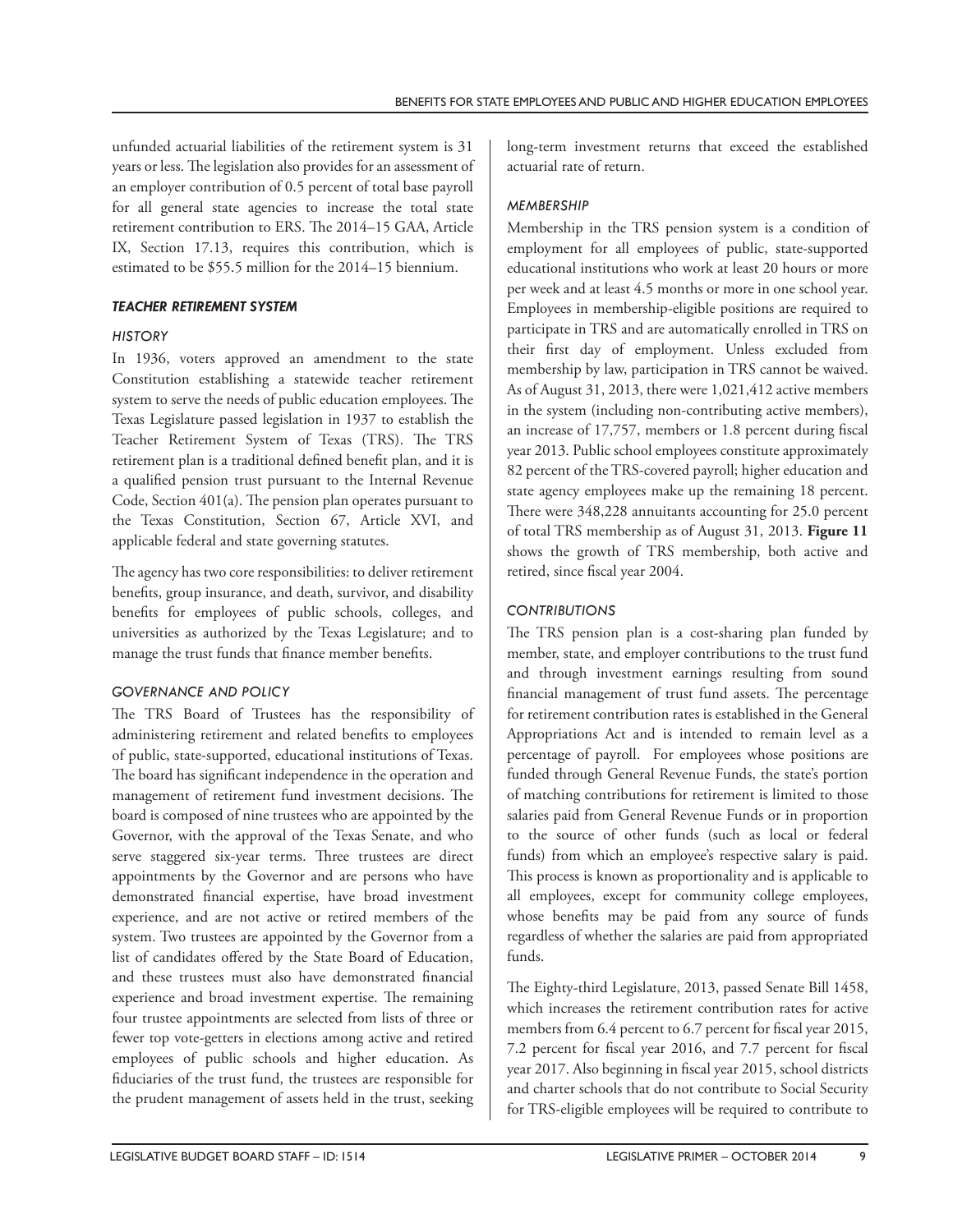

#### **FIGURE 11 TRS MEMBERSHIP FISCAL YEARS 2004 TO 2013**

SOURCE: Teacher Retirement System.

TRS 1.5 percent of the statutory minimum salary for employees whose positions are subject to the state statutory minimum salary schedule (MSS). For employees whose positions are not subject to the MSS, the employer will contribute 1.5 percent of the employees' total salary. The contributions for fiscal year 2013 are shown in Figure 12.

The Texas Constitution specifies a state contribution rate in the range between 6 percent and 10 percent of total TRSrelated payroll, except in an emergency declared by the Governor. This range is reflected in statute that establishes the annual state contribution will be set each biennium by the Legislature in the General Appropriations Act. **Figure 13** shows contribution rates for the last three biennia.

#### *INVESTMENT OF ASSETS*

The TRS Board of Trustees oversees the investment of the system's trust fund assets. Trained staff manage fund assets daily. To assist the staff and the board with investment recommendations and decisions, the trustees employ independent investment consultants to evaluate and analyze investment strategies and results.

TRS investment risks are diversified throughout market sectors and securities. The investment strategy is designed to improve long-term investment results, while reducing downside market risk. At the end of fiscal year 2013, global equity investments (both public and private equity) made up approximately 62.0 percent of the system's investments, with 18.9 percent allocated to a stable value portfolio (fixed, short-term, and hedge funds), and 19.1 percent allocated to real return investments (bonds, commodities, real estate, and

#### **FIGURE 12 TRS ACTUAL 2013 CONTRIBUTION**

|                         | <b>STATE</b><br><b>CONTRIBUTION</b> | <b>MEMBER</b><br><b>CONTRIBUTIONS</b> | <b>LOCAL EMPLOYER</b><br><b>CONTRIBUTIONS</b> | <b>NEW MEMBER</b><br><b>FIRST 90 DAYS</b> | <b>TOTAL</b><br><b>CONTRIBUTIONS</b> |
|-------------------------|-------------------------------------|---------------------------------------|-----------------------------------------------|-------------------------------------------|--------------------------------------|
| <b>Public Education</b> | \$1,347,279,239                     | \$1,792,125,905                       | \$412,536,824 (1)                             | \$32,309,841                              | \$3,584,251,809                      |
| Percentage of Total     | 37.6%                               | 50.0%                                 | 11.5%                                         | 0.9%                                      |                                      |
| <b>Higher Education</b> | \$100,334,623(2)                    | \$462,685,507                         | \$347,497,674                                 | \$14,853,210                              | \$925,371,014                        |
| Percentage of Total     | 10.8%                               | 50.0%                                 | 37.6%                                         | 1.6%                                      |                                      |

NOTES:

(1) Local Employer Contributions include \$260.2 million associated with school district salary paid above the state's statutory minimum salary schedule for educators and contributions for public and higher education employees paid from federal funds and private grants for salary amounts paid from those sources.

(2) Higher Education state contributions include funding from the Pension Trust Fund for TRS employee retirement.

SOURCE: Teacher Retirement System.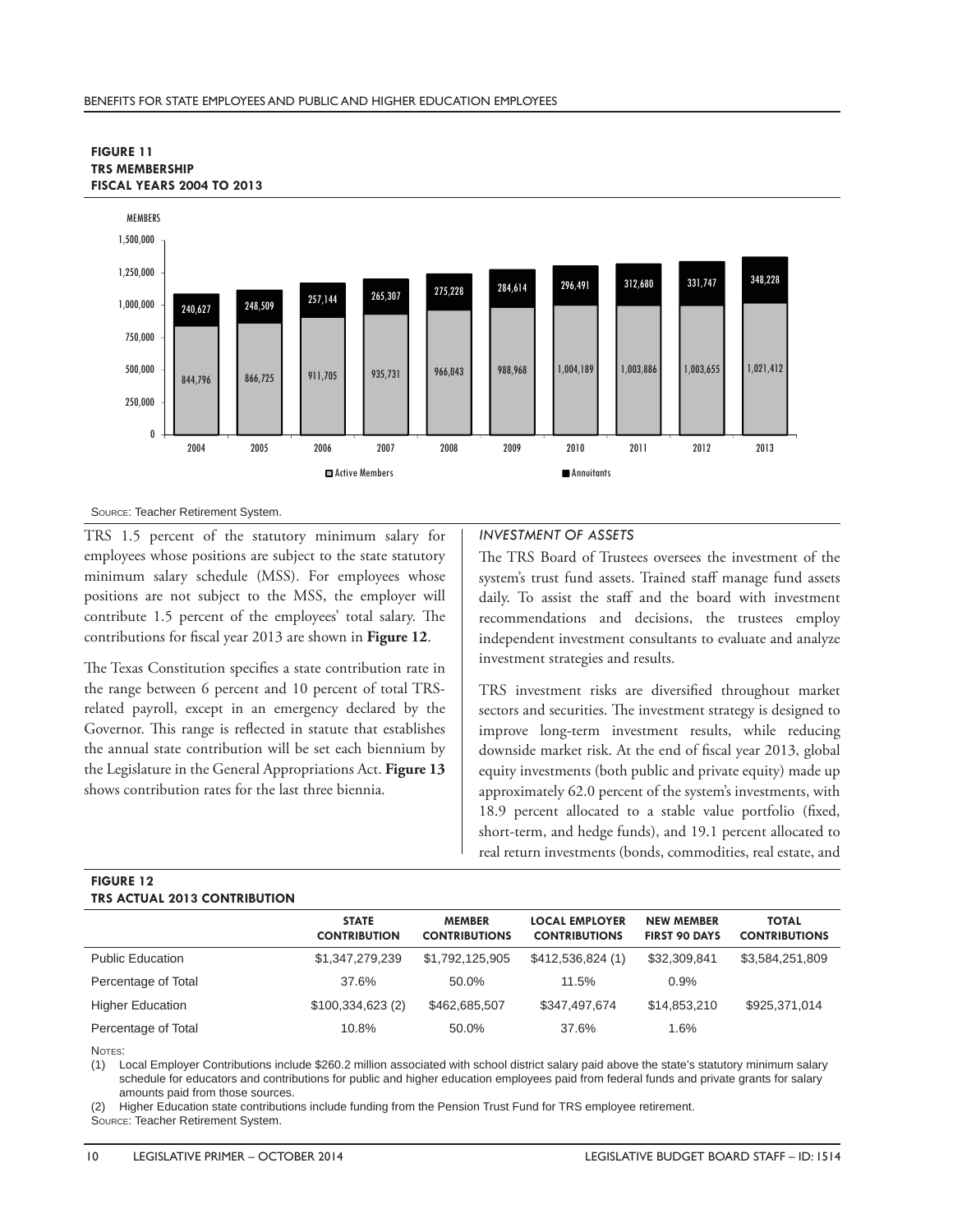| <b>FIGURE 13</b>                                  |
|---------------------------------------------------|
| TRS STATE AND MEMBER CONTRIBUTION RATES, 2010-11, |
| 2012-13, AND 2014-15 BIENNIA                      |

| <b>FISCAL YEAR</b>                 | <b>STATE</b><br><b>CONTRIBUTION</b> | <b>MEMBER</b><br><b>CONTRIBUTION</b> |
|------------------------------------|-------------------------------------|--------------------------------------|
| 2010                               | 6.44%                               | 6.40%                                |
| 2011                               | 6.44%                               | 6.40%                                |
| 2012                               | $6.00\%$                            | 6.40%                                |
| 2013                               | 6.40%                               | 6.40%                                |
| 2014                               | 6.80%                               | 6.40%                                |
| 2015                               | 6.80%                               | 6.70%                                |
| SOURCE: Teacher Retirement System. |                                     |                                      |

other real assets). (See Actuarial Valuation for explanation of investment performance.)

The Eighty-second Legislature, Regular Session, 2011, passed legislation to broaden authority on investment products such as futures contracts, options, swaps, and other investment tools. The legislation continued board authority to delegate to external investment managers up to 30 percent of the portfolio, and raised the threshold limiting investments in hedge funds from 5 percent to 10 percent of the portfolio. Both provisions expire September 1, 2019, unless reauthorized by the Legislature. TRS has expanded the role of alternative investments in its overall strategy to improve effective diversification, risk management, and long-term performance. **Figure 14** shows more detail on TRS asset allocation in fiscal year 2013.

#### **FIGURE 14 TRS ASSET ALLOCATION AS OF AUGUST 2013**



SOURCE: Teacher Retirement System.

#### *ACTUARIAL VALUATION*

An actuarial valuation is conducted annually by an outside consulting actuary, based on data as of August 31 of each year, the last day of the system's plan and fiscal year. Valuations determine the adequacy of the current state contribution rate in addressing system solvency by comparing the value of the pension fund's assets against its liabilities. The TRS retirement trust fund is considered actuarially sound if its funding is sufficient to cover its "normal cost" (the percent of payroll needed to fund plan benefits for new members) and to pay off any unfunded liabilities within 31 years. The unfunded liability equals the difference between the total actuarial accrued liability (the portion of the actuarial cost of future benefits) that exceeds the actuarial value of current assets.

As of August 31, 2013, the most recent actuarial valuation as of this writing, the market value of the TRS pension trust fund is \$117.4 billion, compared to \$111.4 billion at the close of fiscal year 2012. Despite the improved funding status, the system's UAAL has increased to \$28.9 billion from \$26.1 billion reported in the prior year's valuation. According to the TRS actuary, the increase in the system's under-funded status is due to the payment of the COLA established by the Eighty-third Legislature, Regular Session, 2013, and the continued recognition of investment losses from fiscal year 2009. The fund has a funded ratio (the ratio of actuarial assets to actuarial accrued liability) of 80.8 percent, and based on the current benefit provisions and assumptions the fund is sound and can pay off its unfunded liability in 28 years.

Investment performance is a major factor in determining the actuarial condition of the retirement system. The total portfolio assets earned 9.0 percent for fiscal year 2013, net of expenses, which exceeds the annual 8.0 percent actuarial assumption. **Figure 15** shows the annual rate of return on investment for the retirement trust fund's assets since fiscal year 2004. However, the system's actuary uses a five-year "smoothing" of investment performance when conducting the actuarial valuation. Only 20 percent of the annual gains or losses are actuarially recognized in the year of performance; the remainder is smoothed at 20 percent per year during the next four years. As of the August 31, 2013, actuarial valuation, the fund has \$4.3 billion remaining in deferred losses to recognize in future valuations, compared to \$6.9 billion as of the last valuation. The TRS retirement actuarial valuation report can be found at www.trs.state.tx.us.

In addition to the annual actuarial valuation, an actuarial update (on the market value of assets only) is conducted as of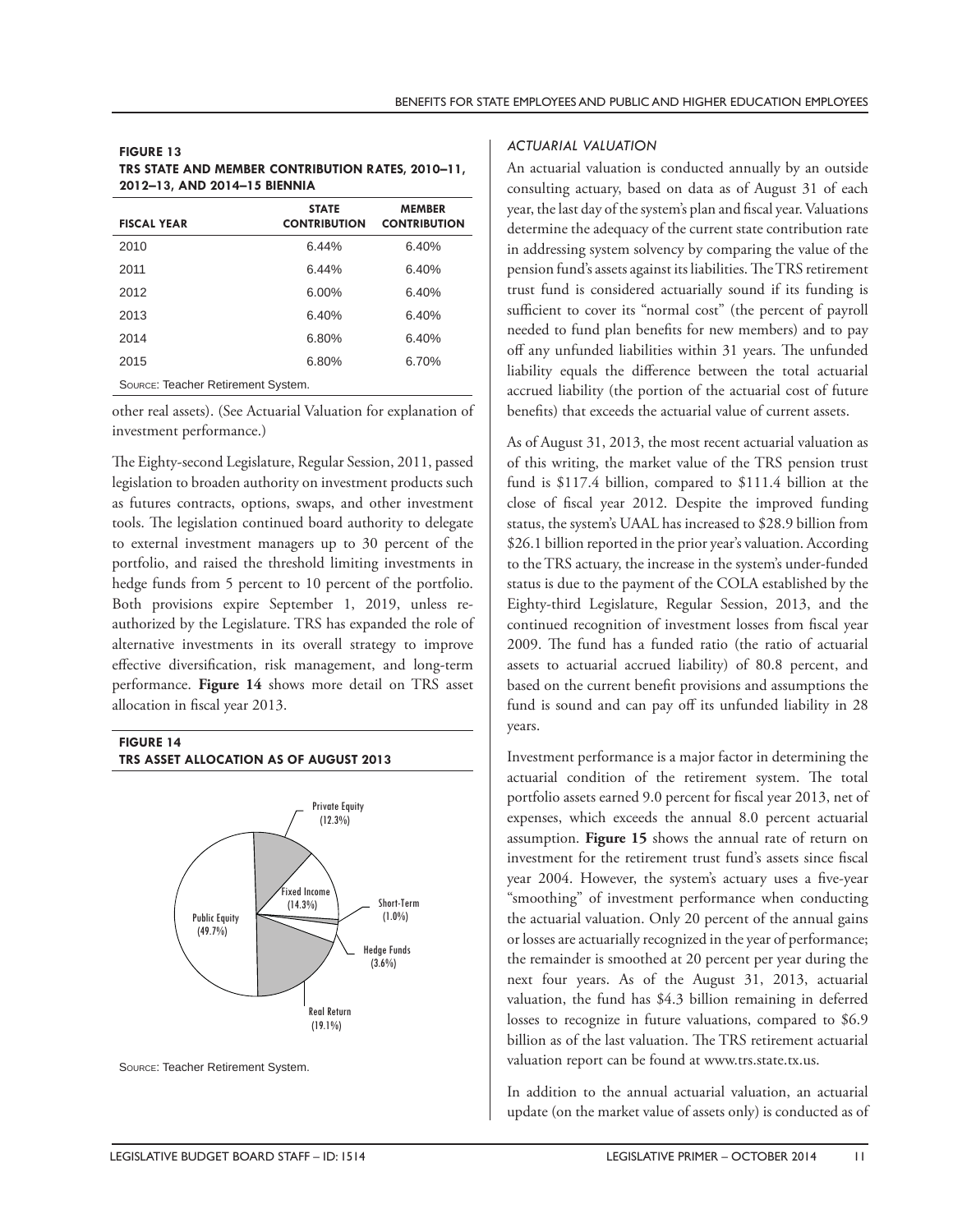

**FIGURE 15 TRS ANNUAL RATES OF RETURN COMPARED TO ASSUMED RATE FISCAL YEARS 2004 TO 2013**

SOURCE: Teacher Retirement System.

February 28 of each odd-numbered year, which gives the Legislature current information during the legislative session.

#### *RETIREMENT ELIGIBILITY*

Changes to the retirement plan have resulted in six membership categories or tiers, each with its own retirement eligibility requirements. The membership tier that applies to a member is determined by the date the member entered TRS membership, by "grandfathered" criteria (see table below), by the amount of service credit established as of August 31, 2014, and by whether TRS membership has ever been terminated by a refund payment. Terminated membership results in future membership being considered as first employment, even if previously withdrawn service is paid and reinstated. Starting with the 2012–13 school year, all TRS members receive service credit based on a standardized school year that begins September 1 and ends August 31. See Figure 16 for eligibility requirements.

#### *RETIREMENT BENEFITS*

Normal-age service retirement annuity calculations are based on the standard annuity, which provides the retiree a maximum amount of benefit each month (compared to optional service retirements for survivor benefits) and ends upon the retiree's death. The annual standard annuity equals 2.3 percent times the average of the five highest annual creditable salaries multiplied by years of credited service. For

members who are grandfathered, the three highest annual salaries are used.

Members have five options for annuity payments in lieu of a standard annuity. Optional annuities reduce the monthly annuity payable during the retiree's life but provide for a beneficiary to receive a monthly benefit after the retiree's death, either for life or for a guaranteed period. The retiree may select one of three joint and survivor optional forms of payment that reduces the standard annuity based on agerelated actuarial reduction factors. The two remaining optional forms of annuity are guaranteed-period annuities that provide a lifetime benefit to the member. The two optional annuities guarantee a benefit to the beneficiary for 60 or 120 months if the retiree's death occurs before the period ends. If the beneficiary dies before the retired member, the retiree's annuity is increased to the standard annuity.

A retiree may also choose a partial lump sum option at retirement equal to up to 36 months of the standard monthly annuity, resulting in a permanent actuarial reduction of the monthly annuity. This option is not available to members who take a disability retirement, an early age retirement, or who retire through the Proportionate Retirement Program.

According to TRS, 22,045 members retired in fiscal year  $2013$ , a 4.6 percent decrease from fiscal year  $2012$ . The average age at retirement for fiscal year 2013 is 61.3, an increase from age 61.1 in fiscal year 2012, compared to an average age at retirement of 59.4 in 2004. A summary of the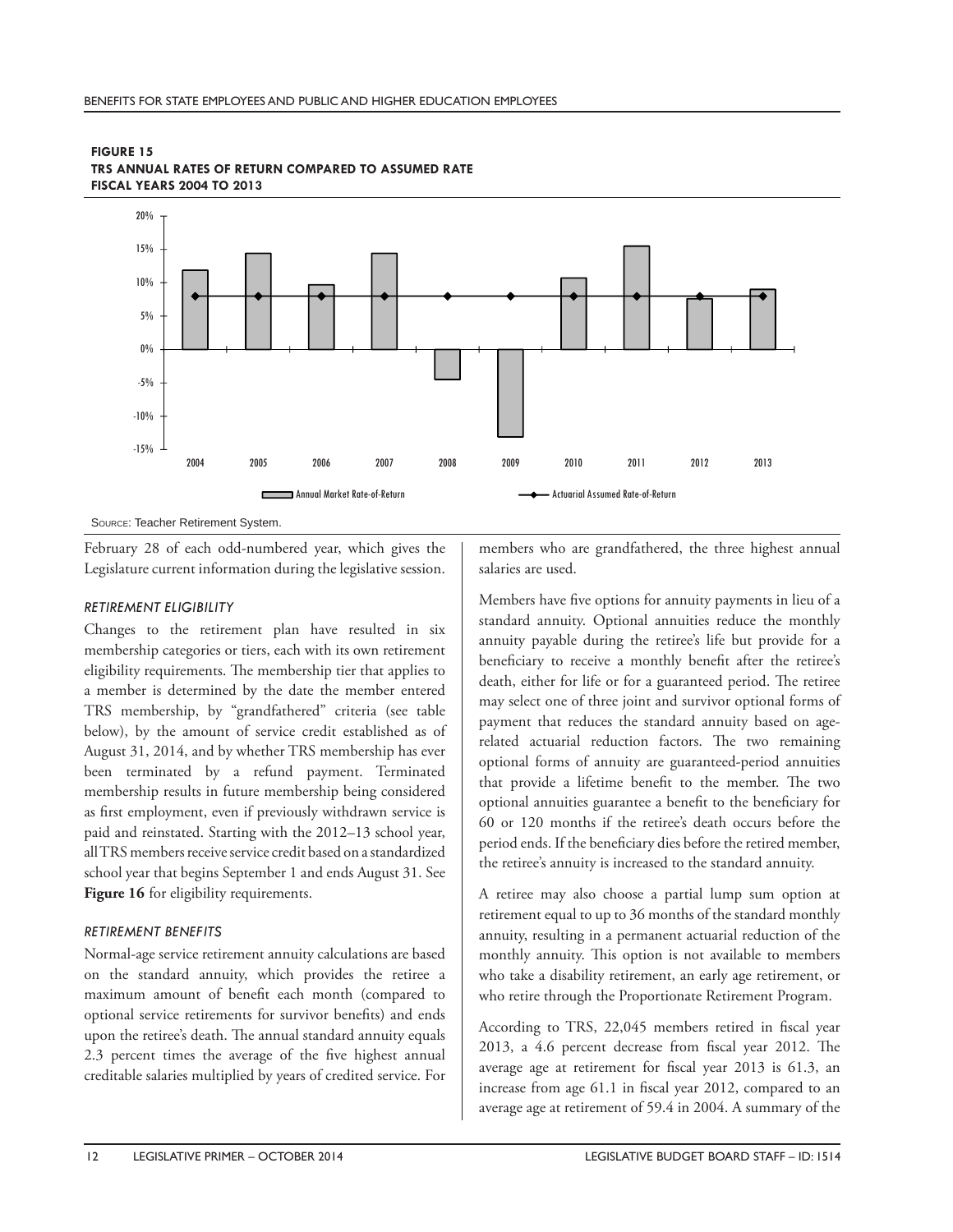|                   | <b>EMPLOYEE CATEGORY EFFECTIVE SEPTEMBER 1, 2014</b>                                                  | <b>RETIREMENT ELIGIBILITY</b>                                                            | <b>ANNUITY REDUCTION</b>            |  |
|-------------------|-------------------------------------------------------------------------------------------------------|------------------------------------------------------------------------------------------|-------------------------------------|--|
| Tier 1            | Hired before 9/1/2005 and met<br>grandfather criteria (1) on or before<br>8/31/2005                   | 5 years of service and age 65; Rule of 80 (2)                                            | None                                |  |
| Tier <sub>2</sub> | Hired before 9/1/2005 but not<br>grandfathered; or hired on or after<br>9/1/2005, but before 9/1/2007 | Age 65 with 5 years service credit; Rule of 80 with 5<br>years service credit            | None                                |  |
| Tier 3            | Hired on or after 9/1/2007, but before<br>9/1/2014                                                    | Age 65 with 5 years service credit; age 60 with Rule<br>of 80 and 5 years service credit | 5% for each year age<br>is below 60 |  |
| Tier 4            | Grandfathered in 2005, but current<br>membership began on or after 9/1/2007,<br>and before 9/1/2014   | Age 65 with 5 years service credit; age 60 with Rule<br>of 80 and 5 years service credit | 5% for each year age<br>is below 60 |  |
| Tier 5            | Hired on or after 9/1/2014                                                                            | Age 65 with 5 years service credit; age 62 with Rule<br>of 80 and 5 years service credit | 5% for each year age<br>is below 62 |  |
| Tier 6            | Grandfathered in 2005, but current<br>membership began on or after 9/1/2014                           | Age 65 with 5 years service credit; age 62 with Rule<br>of 80 and 5 years service credit | 5% for each year age<br>is below 62 |  |
| NOTES:            |                                                                                                       |                                                                                          |                                     |  |

#### **FIGURE 16 TRS RETIREMENT ELIGIBILITY**

(1) Grandfather criteria — A member must have at least one of these requirements on or before August 31, 2005: (i) at least 50 years old; or (ii) age and years of service equal at least 70; or (iii) have at least 25 years of service credit.

Rule of 80 — Retiree's age and years of service credit in TRS equals or exceeds 80 at the time of retirement.

SOURCE: Teacher Retirement System.

TRS retirement benefits can be found at www.trs.state.tx.us. Figure 17 shows details related to a one-year annuitant profile.

| <b>FIGURE 17</b><br>TRS ANNUITANT PROFILE FOR CURRENT-YEAR RETIREES |                     |            |  |
|---------------------------------------------------------------------|---------------------|------------|--|
| <b>ANNUITANT PROFILE</b>                                            | 2012                | 2013       |  |
| Service and Disability Retirements                                  | 23,097              | 22.045     |  |
| Average Age at Retirement                                           | 61.1                | 61.3       |  |
| Average Years of Service                                            | 23.8                | 23.6       |  |
| Ratio of Current Members to Retirees                                | $3.0 \text{ to } 1$ | $2.9$ to 1 |  |
| SOURCE: Teacher Retirement System.                                  |                     |            |  |

**Figure 18** shows annual TRS service and disability retirements since 2003. Although the percentage increase in the number of retirements fluctuates from year to year, the data show a general upward trend in retirement rates until fiscal year 2005 and then a flattening or decrease in the trend in subsequent years.

# *DISABILITY RETIREMENT BENEFITS*

A member, regardless of age or years of service credit, may receive a disability retirement from further performance of their duty if the member is mentally or physically disabled, and if the member's disability is probably permanent as certified by the TRS Medical Board.

A member who qualifies for disability retirement and has at least 10 years of service credit is entitled to a monthly annuity that is not reduced due to early age. The member may select a standard annuity or one of five optional annuities. If the member selects an optional annuity plan, the member's monthly annuity will be reduced by using disability retirement actuarial factors to reflect the additional liability for payment to the member's beneficiary.

A member who qualifies for disability retirement but has less than 10 years of service credit is entitled to a monthly disability benefit of  $$150$  that is paid for the lesser of (1) the number of months the member has been covered by TRS, (2) the duration of the member's disability, or (3) the duration of the member's life. Legislation passed during the Eightieth Legislature, 2007, requires disability retirees to file an annual compensation statement with TRS, and they may forfeit their disability annuity or be required to pay an increased amount for TRS-Care coverage if earned compensation exceeds the limits set by the TRS Board of Trustees. The new requirement does not apply to members who applied for disability before September 1, 2007, or whose effective date of disability retirement is before September 1, 2007.

#### *PROPORTIONATE RETIREMENT*

Participants who have active membership credit in more than one Texas public retirement system may be eligible to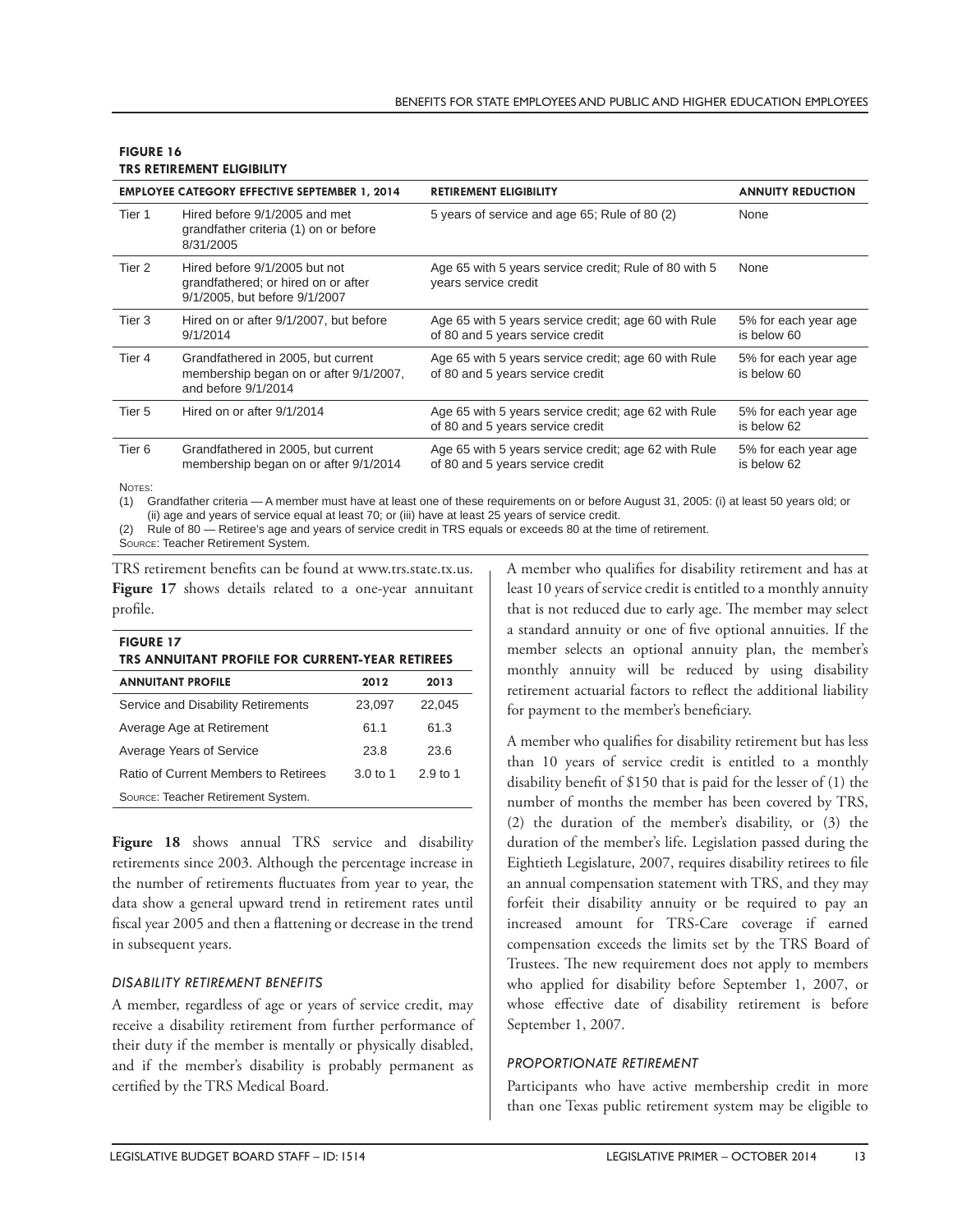

#### **FIGURE 18 TRS ANNUAL SERVICE AND DISABILITY RETIREMENTS AND ANNUAL PERCENTAGE CHANGE FISCAL YEARS 2003 TO 2013**

SOURCE: Teacher Retirement System.

combine all of their service credit to satisfy eligibility requirements to retire under TRS. Retirement systems participating in the proportionate retirement program are:

- TRS;
- ERS;
- JRS I and II;
- TMRS;
- TCDRS;
- City of Austin Employees Retirement System;
- El Paso City Employees' Pension Fund;
- El Paso Firemen and Policemen's Pension Fund; and
- City of Austin Police Retirement System.

# *DEATH BENEFITS FOR ACTIVE EMPLOYEES*

The primary beneficiary of an active member may choose one of five options in the event of the member's death before retirement. The benefits are available if the member dies in a school year in which the member has performed TRScovered service, or if the member dies while performing qualified military services as defined by applicable federal law. The benefits are also available when a member's absence from service is due to a sickness or accident, or other work absences described by law. Benefit options with certain restrictions include: (1) a lump sum payment; (2) 60 monthly

payments equal to the member's standard annuity without reduction for early age; (3) lifetime payments; (4) an amount equal to a return on the member's contributions with accumulate interest; and (5) survivor benefits of \$2,500 lump sum payment plus a monthly benefit.

# *DEATH BENEFITS FOR RETIREES*

The designated beneficiary of a service or disability retiree is entitled to receive a lump sum death and survivor benefit payment of  $$10,000$ . This payment is in addition to any joint and survivor or guaranteed-period annuity that may be payable through an optional plan chosen by the retiree at retirement, unless the retiree has exhausted all monthly payments before death. In lieu of the \$10,000 death and survivor benefit, survivors may select alternative payment options, which include a lump sum payment of \$2,500 and an applicable monthly survivor benefit payment.

# *SIGNIFICANT LEGISLATION*

The Eighty-third Legislature, Regular Session, 2013, passed several bills that affect TRS:

• Senate Bill 1458 establishes new contribution rates for active members and requires new contributions from most school districts. The bill also provides that excess General Revenue Funds available through the annual settle up process for fiscal year 2013 are appropriated to the TRS retirement trust fund to establish state contribution rates not to exceed 6.8 for fiscal year 2014. The bill provides for a COLA for annuitants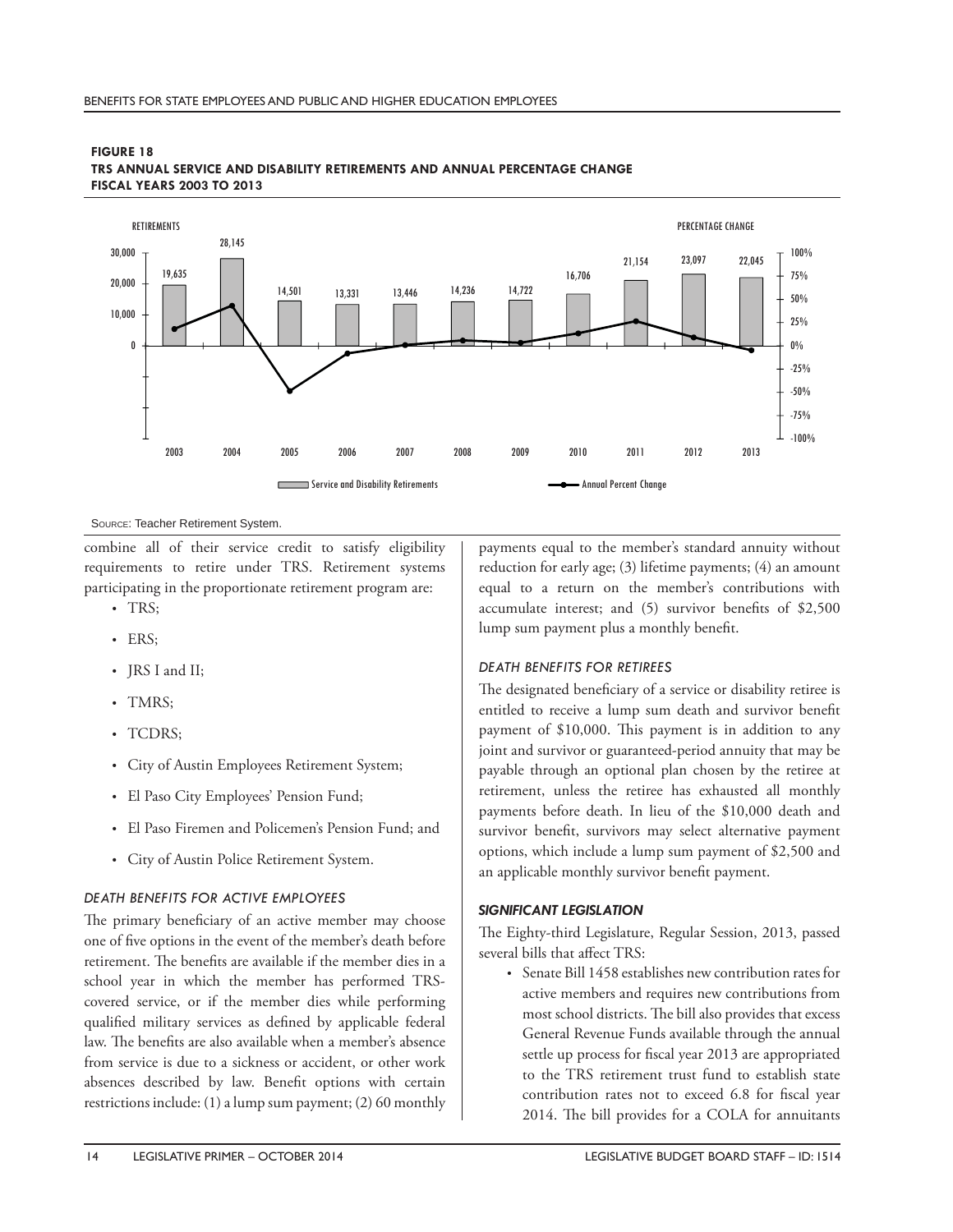who retired on or before August 31, 2004. The bill also increases the normal-age retirement eligibility for all members who are not vested as of August 31, 2014, to age 62 with the Rule of 80 (age plus years of service credit). For individuals who retire on or after September 1, 2014, the bill sets the minimum age of 62 for participation in TRS-Care 2 and TRS-Care 3. However, a grandfather provision allows members to be exempt from the new age requirement who either meet the Rule of 70 (age plus years of service credit) or have 25 years of service as of August 31, 2014.

Additionally, beginning in fiscal year 2015, school districts and charter schools that do not contribute to Social Security for TRS-eligible employees will be required to contribute to TRS 1.5 percent of the statutory minimum salary for employees whose positions are subject to the state statutory MSS. For employees whose positions are not subject to the MSS, the employer will contribute 1.5 percent of the employees' total salary.

- Senate Bill 1812 limits state retirement contributions for public community and junior colleges to the state contribution rate applied to 50 percent of creditable compensation of members whose duties are instructional or administrative.
- House Bill 3357 makes several administrative and technical changes to the TRS plan terms. The bill repeals the statutory requirement that school districts offer a health insurance plan comparable to the HealthSelect plan available to state employees.

#### *OPTIONAL RETIREMENT PROGRAM*

#### *HISTORY*

The Optional Retirement Program (ORP) is a defined contribution plan established in 1967 as an alternative to the defined benefit retirement plan provided by TRS. The plan serves as a recruitment tool to draw higher education faculty, librarians, and professionals and administrators who require interstate mobility during their careers. ORP is funded by tax-deferred contributions made by the state and the employee.

#### *GOVERNANCE AND POLICY*

ORP is not administered by TRS or ERS, but instead is a separate retirement mechanism. The Texas Higher Education Coordinating Board (THECB) oversees the program's rules; the Comptroller of Public Accounts and the institutions that participate are responsible for accounting; and each institution's governing board administers its ORP and selects qualified vendors of investment products for its employees.

#### *MEMBERSHIP*

New public higher education employees who are employed in an ORP-eligible position have 90 days from the first date of eligibility to make a one-time irrevocable choice between participation in ORP and TRS membership. **Figure 19** shows a 10-year trend in ORP membership for two-year general academic institutions (GAI) as compared to fouryear GAIs and health-related institutions (HRIs), and the percentage change between years. Employees who elect ORP in lieu of TRS membership must continue to participate in ORP for the remainder of their careers in Texas public higher

#### **FIGURE 19 ORP MEMBERSHIP FISCAL YEARS 2003 TO 2012**



SOURCE: Texas Higher Education Coordinating Board.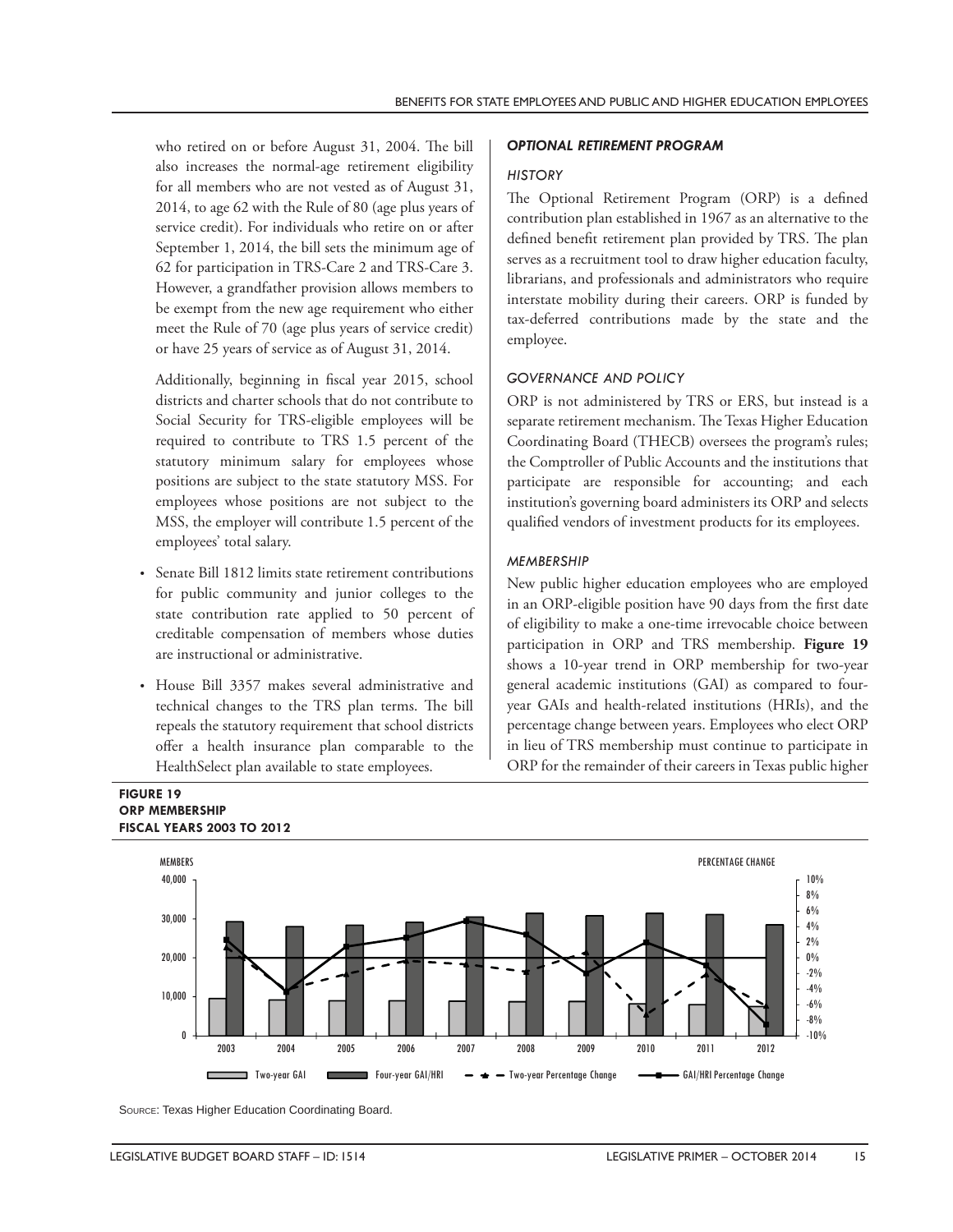education. Participation in the program is limited to fulltime faculty and certain administrators employed by Texas public institutions of higher education (including public community and technical colleges), the commissioners of education and higher education, and certain positions designated by law.

#### *CONTRIBUTIONS*

Employee and state contribution rates are established each biennium by the Texas Legislature and may fluctuate. The ORP state contribution rate for the 2014–15 biennium is 6.6 percent. Institutions of higher education may provide supplements to the state rate up to 8.50 percent of payroll. Employee contribution amounts are based on a percentage of the employee's salary, currently 6.65 percent, as established by the General Appropriations Act and invested by an employee through the purchase of individual investment contracts. For employees whose positions are funded by General Revenue Funds, the state's portion of matching contributions for retirement is limited to salaries paid from General Revenue Funds or in proportion to the source of other funds (such as local or federal funds) from which an employee's respective salary is paid. This process is known as proportionality and is applicable to all employees except for community college employees whose benefits may be paid from any source of funds regardless of whether the salaries are paid from appropriated funds.

**Figure 20** shows the state and employee contribution rates since 1970. In Figure 20, the shaded area reflects state and employee retirement contributions from 1970 through 1979, which were based only on the first  $$25,000$  of each member's actual pay. Since that time, contributions have been based on the member's total salary.

#### *RETIREMENT PROGRAM*

The retirement benefit provided in ORP is based on the accumulated contributions and rate of return earned during the employee's career. The ORP features one-year vesting and is a portable benefit that allows participants to maintain their retirement savings after separation from employment in Texas public higher education. State contributions are vested after one year of participation. ORP participants who terminate state employment before meeting the vesting requirement forfeit employer contributions made during that period of employment.

The ORP participant's benefit amount is directly dependent on the actual amounts contributed. Because the defined contribution plan allows participants to manage their own personal investment accounts, there are no state provisions for improvement of benefits after termination (e.g., COLA). Program participants purchase individual investment contracts pursuant to the Internal Revenue Code, Section 403(b), from insurance and investment companies. Vendor selection must be made from the employer's authorized list at the same time that ORP is elected. ORP participants assume



**ORP CONTRIBUTION RATES**

**FIGURE 20**

SOURCE: Legislative Budget Board.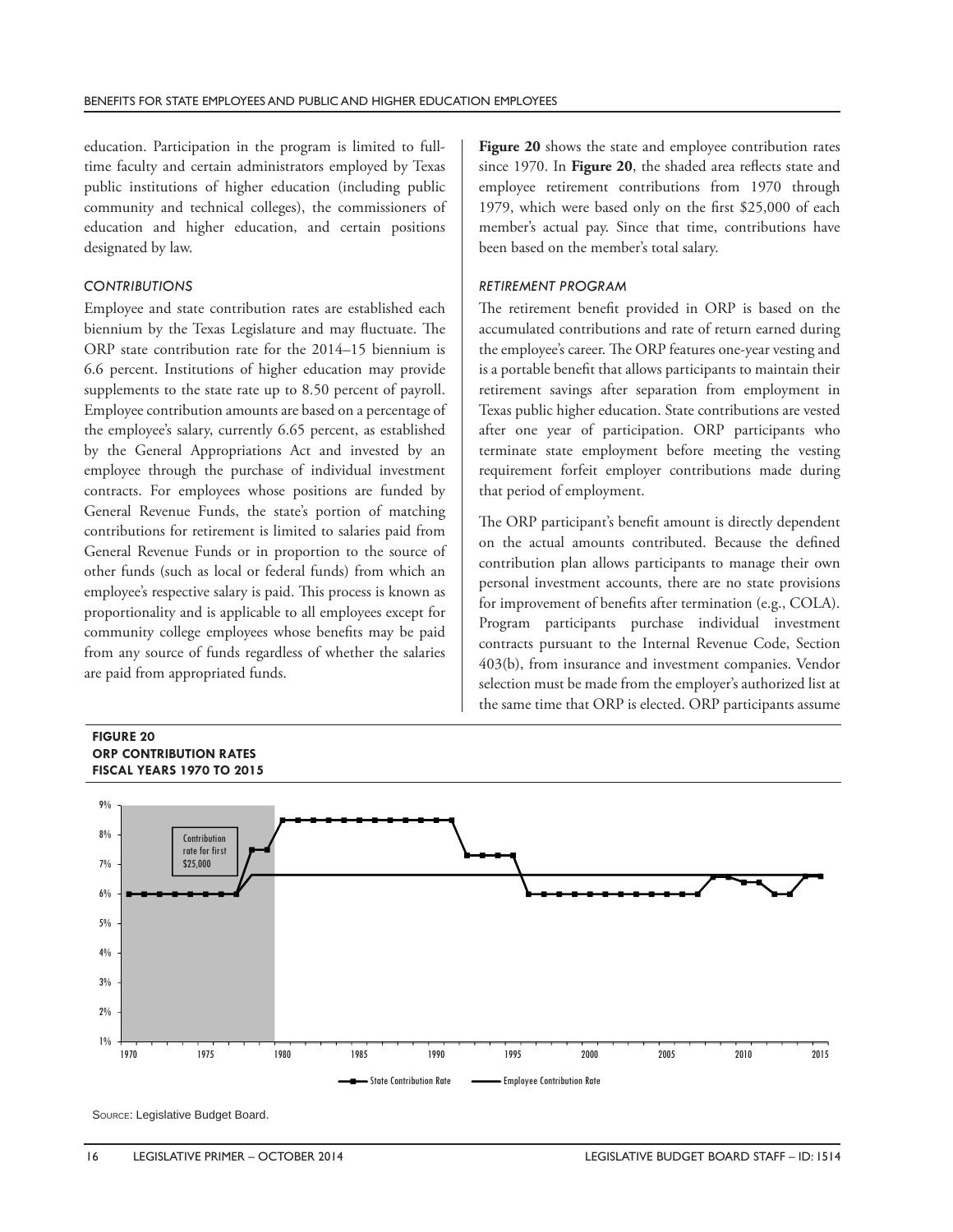full responsibility for monitoring their selected companies and investments. Contributions and interest earnings are not subject to federal income tax until the funds are withdrawn or paid as a retirement annuity. Funds in the ORP accounts are available at termination of participation, including both the employee and employer contributions if the participant has at least one year of service. Termination of participation occurs upon retirement, death, or termination of employment in all Texas public institutions of higher education.

# *SIGNIFICANT LEGISLATION*

The Eighty-third Legislature, Regular Session, 2013, passed Senate Bill 1812, which limits state retirement contributions for public community and junior colleges. The state's contribution rate is applied to 50 percent of creditable compensation for members whose duties are instructional or administrative.

# **HEALTH CARE BENEFIT PROGRAMS**

# *EMPLOYEES RETIREMENT SYSTEM*

#### *HISTORY*

In 1975, the Legislature established the Texas Employees Uniform Group Insurance Program, or UGIP, to provide health insurance and other optional coverage for employees, retirees, and their eligible dependents beginning September 1, 1976. The program started as an indemnity health plan defined and administered by the Texas Insurance Code, Texas Group Benefits Act, Chapter 1551. Health Maintenance Organizations (HMOs) at that time provided health services to participants who chose to use them. Now known as the Group Benefits Program (GBP), it has grown and offers health insurance coverage to most state institutions of higher education, except the University of Texas and Texas A&M University Systems, which administer their own programs.

#### *STATE FUNDING/APPROPRIATIONS*

HealthSelect and HMO premiums are funded by a combination of sources: state contributions, member contributions, employer contributions, local funds from participating entities, and investment earnings. The GBP reserve fund, with a projected balance of \$325.4 million at the end of fiscal year 2013, also is used to cover health benefit cost increases. The state pays 100 percent of the premium for full-time employees and 50 percent of dependent coverage; members pay the other 50 percent of the dependent coverage. For part-time employees and graduate teaching assistants, the state and the participants contribute 50 percent. For

those participants' dependents, the state contributes 25 percent.

In addition, the Eighty-third Legislature, 2013, General Appropriations Act, Article IX, Sec. 17.05, Payroll Contribution for Group Health Insurance, requires all general state agencies and institutions of higher education participating in the GBP to contribute 1.0 percent of base payroll for group health insurance. The 2014–15 GAA also instructs ERS to continue assessing a monthly \$30 tobacco user premium differential to GBP participating tobacco users. ERS began covering tobacco cessation prescription drugs in 2012.

The Legislature appropriates funds for the state contribution at the end of each article of the GAA for general state agencies as an estimated appropriation. The total appropriation for all state agencies is shown as an informational listing in the ERS appropriation bill pattern. Higher education institutions receive a sum certain appropriation for insurance, and must supplement any shortages with local funds. (See Appendix A for actual appropriation amounts.)

# *ELIGIBILITY AND MEMBERSHIP*

All state employees and their dependents are eligible for the GBP. Retirees must have at least 10 years of ERS service credit, which may include up to five years of military service credit, but may not include any other special or equivalent service credit purchased. Additionally, the participant must meet one of the following requirements:

- the sum of the retiree's age and years of service credit in ERS must equal or exceeds 80 at the time of retirement, regardless of whether the retiree had a reduction in the retirement annuity for early age (years of service credit can include all purchased service); or
- the retiree must be age 65 or older.

Disability retirees are eligible for the GBP regardless of the number of years of service credit.

The Eighty-third Legislature, Regular Session, 2013, Senate Bill 1459, implemented tiered insurance for retirees, which applies to all employees who have less than five years of service as of September 1, 2014. Employees who retire with more than 15 years but less than 20 years of service will receive 75 percent of the full state contribution for insurance. Employees who retire with more than 10 years but less than 15 years of service will receive 50 percent of the full state contribution for insurance upon retirement. The 2014–15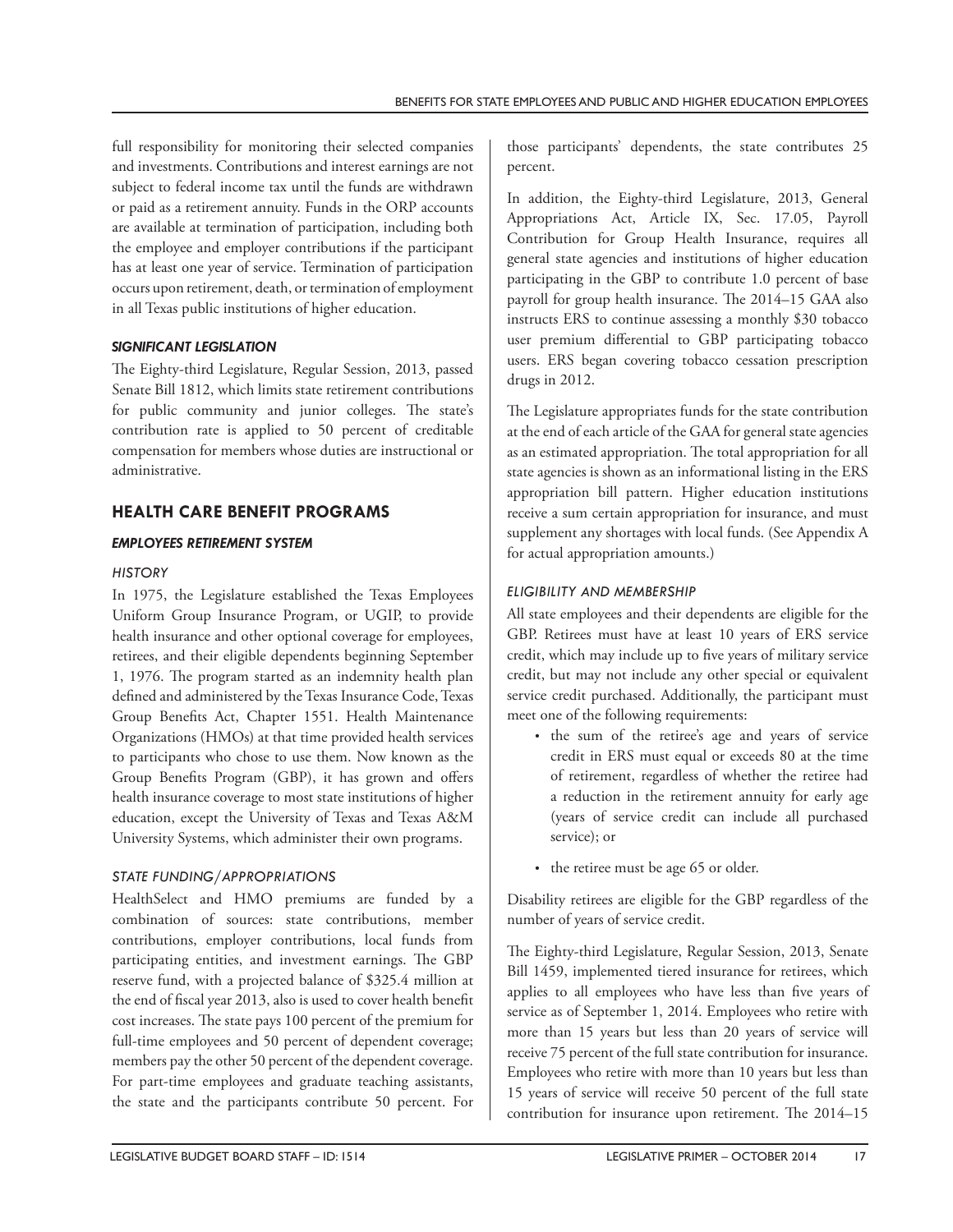GAA also includes a rider directing ERS to use simulation modeling to project the effects of making basic life and health plans available.

# *PROGRAM BENEFITS*

Health and other insurance benefits are subject to change based on available state funding. The GBP offers two types of health insurance plans: HealthSelect and health maintenance organizations (HMOs). Both provide comprehensive health and prescription drug benefits, but there are some differences in the way benefits work. HealthSelect is available in all Texas counties; HMOs provide services by county, and employees can enroll in an HMO if they live or work in a county served by one of the HMOs in the program.

HealthSelect is a self-funded plan that was introduced in 1992. Higher education employees who are not part of the University of Texas or Texas A&M University systems were added to the health plan at the same time. The Legislature added Community Supervision and Corrections Department employees in 2004.

HealthSelect is administered by UnitedHealthCare, Inc. The pharmacy benefit manager is Caremark. Participating HMOs for Plan Year 2014 are Community First Health Plans (San Antonio) and Scott & White Health Plan (Central Texas area).

In addition to health insurance and the accompanying prescription drug program, these optional coverage programs are offered: dental, term life insurance, voluntary accidental death and dismemberment, long-term and short-term disability, and long-term care. The Legislature introduced a flexible spending account, now known as a health care reimbursement account (TexFlex), for state employees in 1988. TexFlex gives employees the opportunity to fund accounts for themselves and their dependents with payroll deductions that reduce federal income and Social Security taxes. State workers may contribute \$15 to \$208 per month, a cap which was decreased from \$5,000 per year to \$2,500 by the Affordable Care Act, effective September 1, 2013. TexFlex will reimburse medical, dental, and vision expenses such as co-pays, deductibles, coinsurance, and other costs that exceed the health plan benefit. The program operates on participant fees.

ERS has two dental plans available to employees and retirees, the Dental HMO, and the State of Texas Dental Choice Plan. The Dental HMO works like a typical HMO, and members and their eligible dependents must get their dental

care within the Dental HMO service area. The Dental Choice Plan allows members to visit any dentist, and they and their eligible dependents can enroll regardless of where they live. In addition, ERS will begin a Discount Dental Services plan, effective September 1, 2014, which provides discounts instead of dental insurance for specific dental services from participating dentists.

Basic term life insurance coverage is included with GBP health coverage. An employee receives a \$5,000 policy, and a retiree receives a \$2,500 policy. Employees can also sign up for group term life insurance coverage worth one or two times their annual salary without proof of good health. With evidence of insurability, employees can sign up for life insurance coverage worth three or four times their annual salary. Retirees may continue the coverage they had as an employee or sign up for a \$10,000 policy.

Dependent term life insurance coverage provides coverage for each enrolled family member and requires a monthly premium. An employee is eligible for a \$5,000 policy, and a retiree is eligible for a \$2,500 policy.

Voluntary accidental death and dismemberment (AD&D) coverage provides benefits in the event of an accident or certain accidental injuries. This coverage is in addition to AD&D benefits provided with basic and optional term life for active employees, and it requires a monthly premium.

Both short-term and long-term disability insurance are available in the GBP. The short-term disability benefit provides a portion of an employee's monthly salary if illness or injury keeps him or her from working. To be eligible for benefits, a physician must certify the employee as totally disabled. Benefits are paid for up to five months. The longterm disability benefit works the same way except that the length of time the employee receives benefit payments depends on the employee's age at the onset of the disability.

Long-term care insurance is offered only to currently enrolled state employees, retirees, and certain family members. It provides certain benefits not covered by the medical plan, such as nursing home care and adult day care. The insurance is closed to new enrollees.

Figure 21 shows participation in the ERS Group Benefits Program.

Effective January 1, 2013, Medicare-eligible retirees are automatically enrolled in the HealthSelect Medicare Advantage plan, administered by Humana, but they may opt out. Medicare Advantage is a preferred provider organization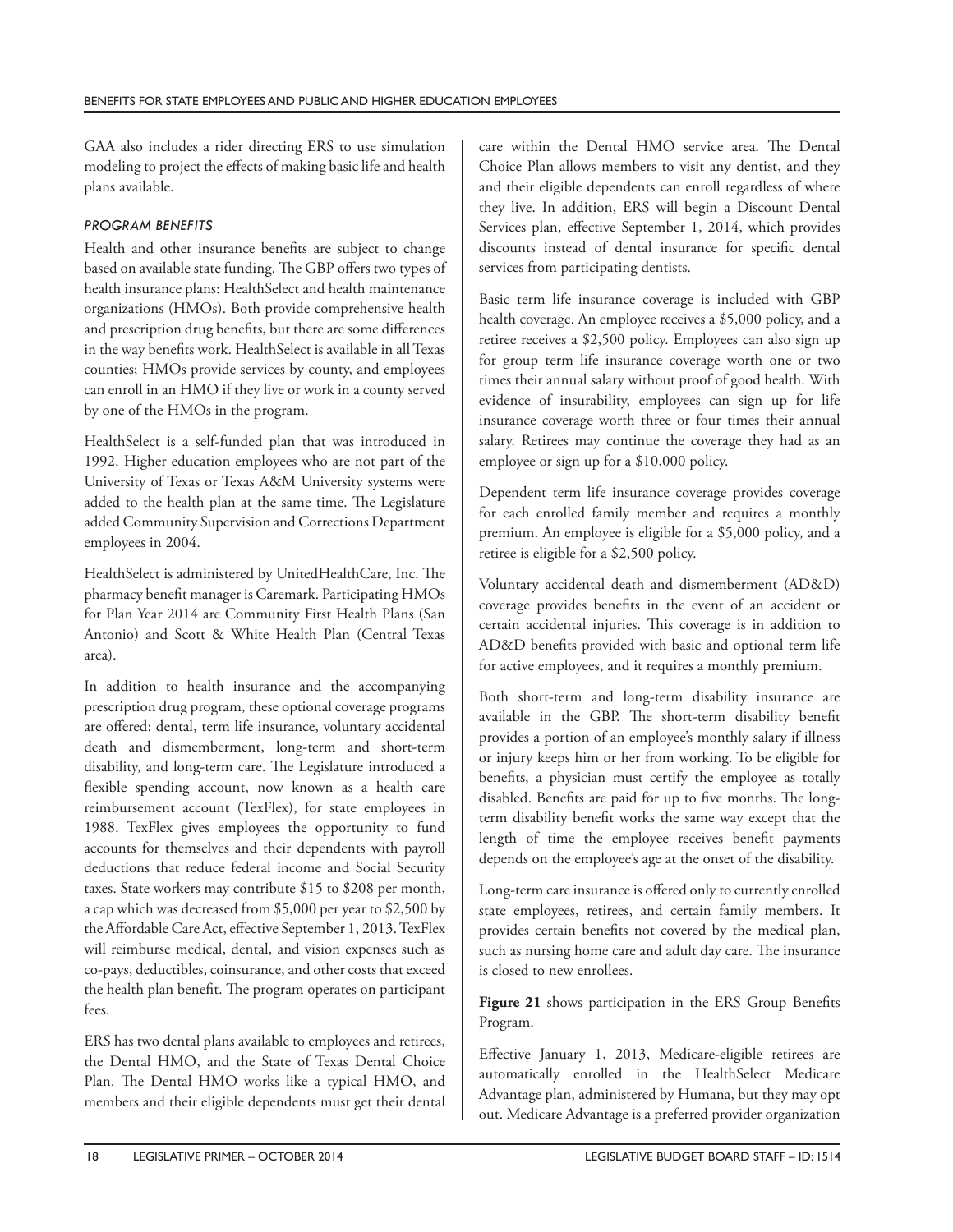#### **FIGURE 21 ERS GROUP BENEFITS PROGRAM, HEALTH COVERAGE PARTICIPATION, AUGUST 31, 2013**



SOURCE: Employees Retirement System.

plan, which provides the same level of coverage at a lower cost to both the State and retirees. As of September 2013, approximately 52,535 participants were enrolled in the plan.

#### *HIGHER EDUCATION GROUP INSURANCE*

#### *HISTORY, STRUCTURE AND ENROLLMENT*

In the early 1990s, higher education institutions were given the option of joining the ERS Uniform Group Insurance Program (UGIP), now called the Group Benefits Program (GBP). All institutions of higher education opted to join ERS, except those in the University of Texas (UT) System and Texas A&M University (TAMU) System, which opted to continue separate health insurance programs.

Higher Education Group Insurance (HEGI) provides state contributions for health insurance premiums for employees and retirees of institutions of higher education. These contributions are appropriated in Article III of the General

Appropriations Act in the bill pattern "Higher Education Employees Group Insurance Contributions."

HEGI state contributions are made separately to the three systems: ERS, the UT System and the TAMU System. **Figure 22** shows the number of state-funded higher education enrollees (excluding dependents) in each of the three systems.

#### *FUNDING AND PROPORTIONALITY*

The HEGI appropriation is primarily intended to help institutions cover the cost of health insurance premiums for institution employees whose salaries are paid from General Revenue Funds. For the 2014–15 biennium, an institution's allocation from General Revenue Funds is based on the number of employees in each institution enrolled in the health insurance program as of December 1, 2012. Funding is based on a sum-certain appropriations methodology. State contributions are capped at the respective institution's line-item amount, and additional costs, if any, must be borne by individual institutions out of other appropriated or local funds. However, the GAA allows ERS, the UT System, and the TAMU System to transfer HEGI appropriations among institutions within their respective group insurance programs to address shortfalls in General Revenue funding related to group insurance premiums.

Legislative appropriations for HEGI for the 2014-15 biennium total \$1,192.8 million, an increase of \$225.3 million in All Funds from the 2012–13 biennium level. The All Funds total includes \$1,191.2 million in General Revenue Funds, of which \$3.9 million is in General Revenue-Insurance Maintenance Tax for the Texas A&M Forest Service, and \$1.6 million in Other Funds from State Highway Funds for the Texas Transportation Institute. **Figure 23** shows HEGI appropriations by type of institution for the 2014–15 biennium.

Appropriations for HEGI are intended to provide state contributions to institutions' costs of health insurance

| <b>FIGURE 22</b>                                  |
|---------------------------------------------------|
| NUMBER OF STATE-FUNDED HIGHER EDUCATION ENROLLEES |
| <b>2000 TO 2012, BIENNIALLY</b>                   |

| AVVV IV AVIA, DIEITITIKEL |         |         |         |         |         |         |         |  |
|---------------------------|---------|---------|---------|---------|---------|---------|---------|--|
|                           | 2000    | 2002    | 2004    | 2006    | 2008    | 2010    | 2012    |  |
| <b>ERS</b>                | 54.356  | 59,307  | 56.442  | 56.980  | 60,714  | 64.271  | 63,033  |  |
| UT System                 | 34.229  | 34.048  | 33.034  | 32.255  | 34.296  | 35.325  | 31,503  |  |
| <b>TAMU System</b>        | 17.162  | 17.390  | 16.296  | 15.532  | 16.064  | 16.980  | 15.219  |  |
| <b>TOTAL</b>              | 105.747 | 110.745 | 105.772 | 104.767 | 111.074 | 116,576 | 109,755 |  |
| $\sim$                    |         |         |         |         |         |         |         |  |

SOURCE: Legislative Budget Board.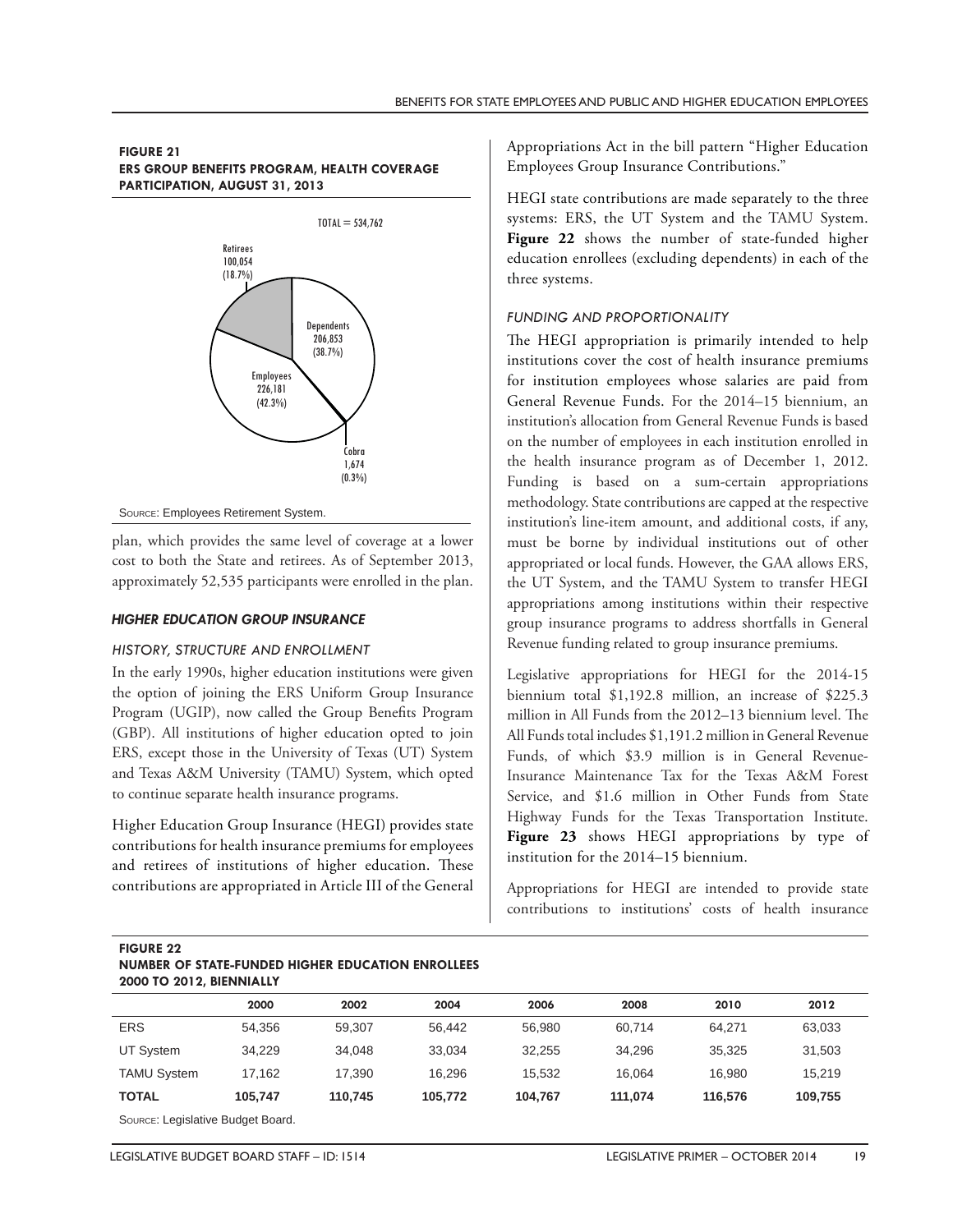

#### **FIGURE 23 HEGI APPROPRIATIONS BY TYPE OF INSTITUTION 2014–15 BIENNIUM**

NOTE: Other institutions include Texas State Technical Colleges, two-year Lamar State Colleges, and System Offices, each of which received less than 2 percent of the total HEGI appropriations for the 2014–15 biennium. SOURCE: Legislative Budget Board.

premiums in a manner prescribed by proportional costsharing requirements. These contributions affect all institutions of higher education except public community colleges. Institutions are required to pay all the health benefit costs for employees whose salaries are paid from sources other than General Revenue Funds. As institutions increase their shares of funding from sources other than General Revenue Funds, the shares of employees having their health benefits paid by the state decreases proportionately. Figure 24 shows that in fiscal year 2012, the total number of active employees and retirees whose health benefits are paid by higher-education institutions was greater than the total number of active employees and retirees paid by state General Revenue Funds.

Similar to other institutions of higher education, public community colleges receive General Revenue Funds contributions for group insurance. However, community colleges are not required to pay employee benefits proportionally based on salary. Other agencies and institutions of higher education report employee eligibility for General Revenue-funded group health insurance benefits only if the employee's salary is directly paid with General Revenue Funds. In contrast, community colleges base eligibility for General Revenue-funded benefits on





SOURCE: Legislative Budget Board.

instructional or administrative employees whose salaries may be paid from funds appropriated by the General Appropriations Act, regardless of whether such salaries are actually paid from appropriated funds.

# *PLAN OPTIONS/OVERVIEW*

The insurance contribution policy for institutions in ERS is the same as for non-higher education state employees. For full-time employees, the state and the institution of higher education pay the employee-only premium in full and half the premium for dependent coverage. For full-time employees of the UT System, the state and the system pay the employee premium in full and half the premium for dependent coverage. For full-time employees of the TAMU System, the state and system pay approximately 95.8 percent of the employee-only premium and half of the difference between the employee-only premium and the premium for dependent coverage. Employees of the UT and TAMU systems receive benefits similar to those offered by ERS.

# **TEACHER RETIREMENT SYSTEM – HEALTH BENEFIT PLANS**

# *RETIREE HEALTH BENEFITS (TRS-CARE)*

# *HISTORY*

In 1985, the Legislature enacted the initial law now called the Texas Public School Retired Employees Group Benefits Act, and designated TRS as the administering agency. The program is referred to as TRS-Care. TRS offers a selection of medical and prescription drug plans.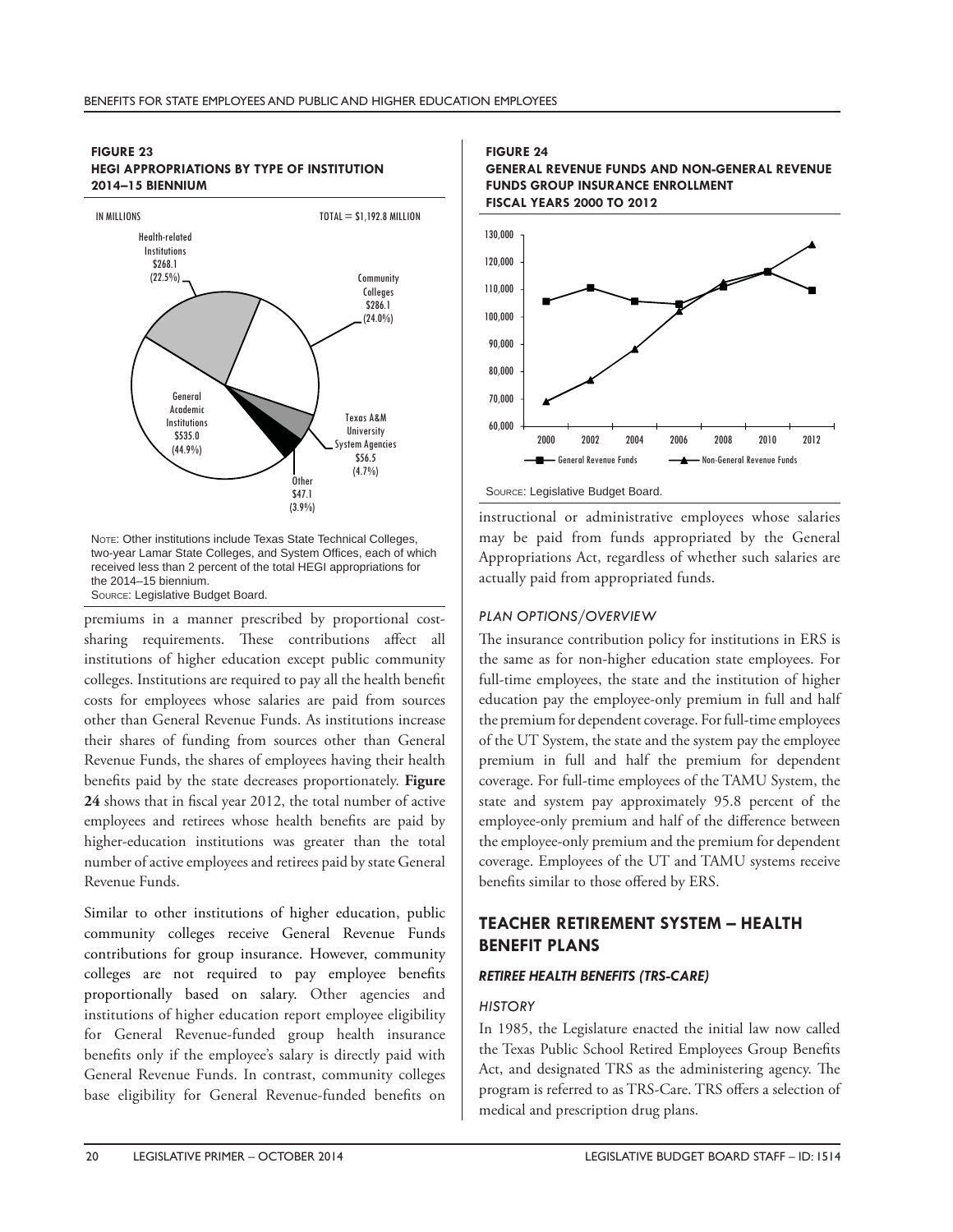#### *FUNDING*

TRS-Care is funded on a pay-as-you go basis, and funding of benefits is determined by the Texas Legislature. TRS-Care benefits are financed through a combination of: premium payments from retiree participants; percentage of payroll contributions from active employees (currently 0.65 percent for active employees) and local school districts (0.55 percent for local employers); revenues from federal drug subsidy payments; and investment income. Appropriations for the TRS-Care program for the 2014–15 biennium meet the statutory requirement that the state contribute an amount equal to 1.0 percent of public education active member payroll.

**Figure 25** shows the program's six major funding sources for fiscal year 2013. Funding from all sources is deposited into the TRS-Care Trust Fund, from which all claims are paid. As shown in **Figure 25,** retiree premiums provided the largest share of revenue for the program for fiscal year 2013 at 34.2 percent; followed by the state contribution at 23.2 percent; active employee contributions at 17.4 percent; school district contributions at 15.5 percent; federal subsidies earned from the Retiree Drug Subsidy (RDS) payments and Medicare Part D subsidy payments at 9.5 percent; and investment income at 0.3 percent. At the close of fiscal year 2013, the TRS-Care Trust Fund had an asset balance of \$551.0 million, and it is estimated to remain solvent through fiscal year 2015. Due to the relative health of the fund, there have been no member premium increases for TRS-Care since fiscal year 2005.

#### **FIGURE 25 TRS-CARE FUNDING SOURCES, FISCAL YEAR 2013**



NOTE: Totals may not sum due to rounding. SOURCE: Teacher Retirement System.

#### *ELIGIBILITY*

Health benefits are provided for public school retirees who are not eligible to participate in the state higher education or state employee plans. Basic coverage is available to retirees at no cost, but retirees must contribute toward any additional cost in excess of base coverage. (See Coverage description below.) Members must also contribute toward the cost of coverage of spouses and dependent children.

To be eligible for TRS-Care, retirees must have at least 10 years of TRS service credit, which may include up to five years of military service credit, but may not include any other special or equivalent service credit purchased. Additionally, the member must meet one of these requirements:

- the sum of the retiree's age and years of service credit in TRS equals or exceeds 80 at the time of retirement, regardless of whether the retiree had a reduction in the retirement annuity for early age (years of service credit can include all purchased service); or
- the retiree has 30 or more years of service credit in TRS at the time of retirement (years of service credit can include all purchased service).

For individuals who take a service retirement on or after September 1, 2014, the minimum age requirement is 62 to be eligible for TRS-Care 2 and 3. (See Coverage description below.) However, service retirees are not subject to the new age requirement if, by August 31, 2014, they meet either of these standards: the sum of their age and years of service credit is 70 or greater; or they have at least 25 years of service credit.

Disability retirees are initially eligible for TRS-Care at any age with 10 years of service credit. TRS-Care coverage for disability retirees who have less than 10 years of TRS service credit ends when the disability retirement benefit ends.

**Figure 26** shows total participation in TRS-Care.

#### *COVERAGE*

TRS-Care consists of three tiers of coverage: TRS-Care 1, TRS-Care 2, and TRS-Care 3. Each tier has deductibles or premiums that are differentiated by the retiree's and surviving spouse's Medicare status.

Dependents must be enrolled in the same coverage tier as the retiree or surviving spouse.

• TRS-Care 1 is a basic catastrophic coverage with different deductibles for retirees age 65 or younger, or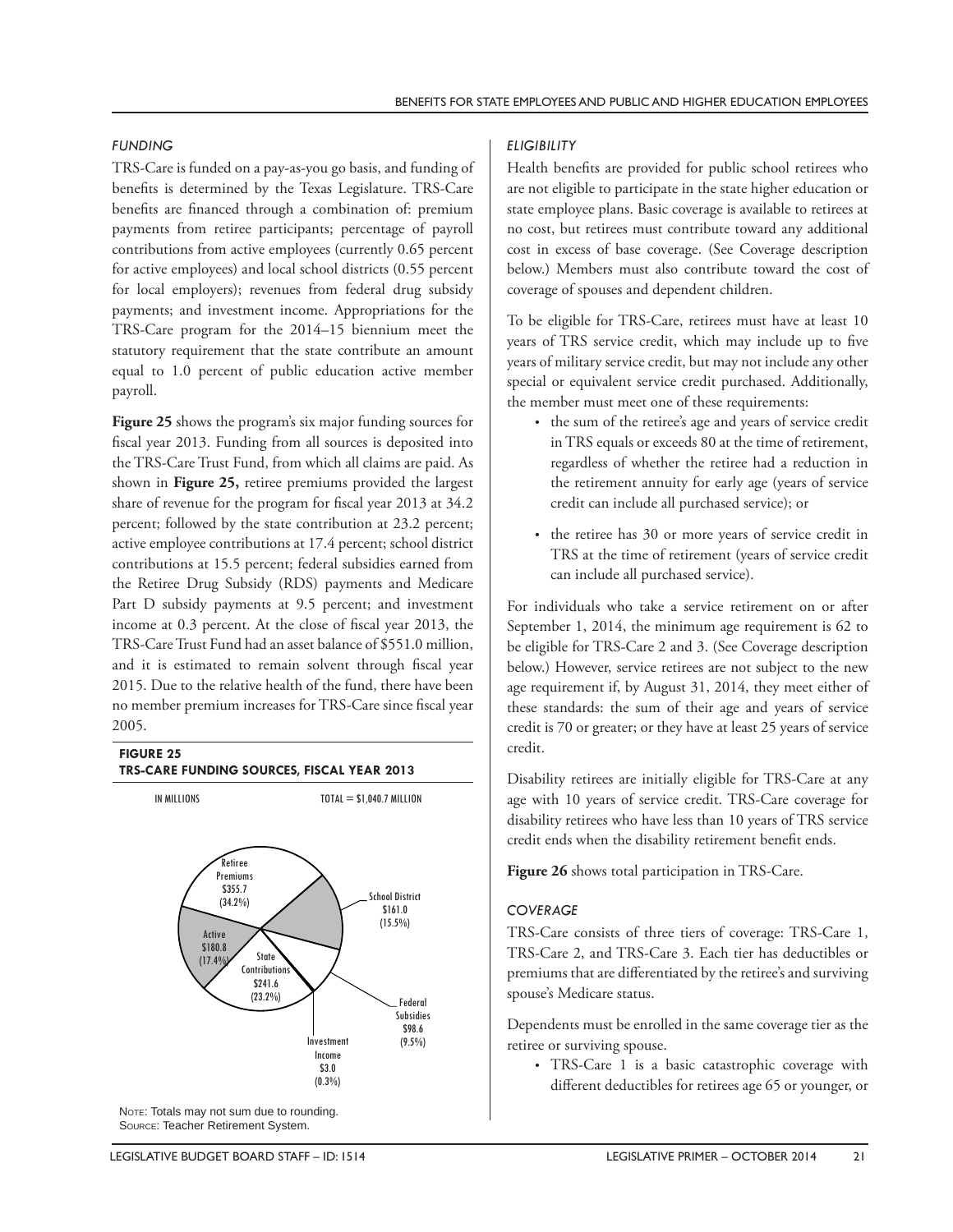# **FIGURE 26 TRS-CARE PARTICIPATION, AUGUST 31, 2013**



SOURCE: Teacher Retirement System.

age 65 with Medicare Part B Only or with Medicare Parts A and B.

- TRS-Care 2 is a self-funded comprehensive plan with a  $$1,000$  deductible,  $$35$  in-network physician office visit copay, and a prescription drug plan with various copays.
- TRS-Care 3 is a self-funded comprehensive plan with a \$300 deductible, \$25 in-network physician office visit copay, and a prescription drug plan with various copays.

A summary of the retiree health insurance plan can be found at www.trs.state.tx.us.

Aetna Life Insurance Company administers TRS-Care medical benefits, and Express Scripts administers pharmacy benefits. The TRS-Care health benefit plan offers comprehensive health care through statewide and nationwide networks of hospitals, physicians, and other health care providers and pharmacies. Participants who use network providers are reimbursed for 80 percent of eligible expenses after satisfying a deductible each plan year. Services provided out of network are reimbursed at a lower rate.

# *MEDICARE ADVANTAGE AND MEDICARE PART D PRESCRIPTION DRUG PLANS*

Effective January 1, 2013, TRS-Care also offers two fully insured Aetna Medicare Advantage plan options for eligible participants who are enrolled in TRS-Care 2 or TRS-Care 3, reside in the United States, and have both Medicare Parts A and B. Like the Medicare health plans, eligible participants

enrolled in TRS-Care have two options of Medicare Part D Prescription Drug programs administered by Express Scripts. As of January 1, 2014, approximately 89,700 (68.5 percent) of the eligible TRS retirees opted to participate in the Medicare Advantage program, and approximately 113,700 (81.2 percent) opted to participate in the Medicare Part D prescription drug program. TRS projects these two programs to generate cost savings during the next biennium. Retirees not covered by both Medicare Part A and B, along with those opting out of the Medicare Advantage plans, continue to be covered by the self-funded medical plans administered by Aetna and the self-funded prescription drug plans administered by Express Scripts.

Medicare Advantage plans include different deductibles and copays:

- Medicare Advantage 2 is a single-payor plan with a \$500 deductible, \$5 in-network physician office visit copay and \$10 specialist copay, and a prescription drug plan with various copays; and
- Medicare Advantage 3 is a single-payor plan with a \$150 deductible, \$5 in-network physician office visit copay and \$10 specialist copay, and a prescription drug plan with various copays.

# *ACTIVE EMPLOYEES HEALTH BENEFITS (TRS-ACTIVECARE)*

# *HISTORY*

TRS-ActiveCare, established by the Seventy-seventh Legislature, 2001, is a self-funded statewide group health insurance program for public education employees and dependents of school districts, open enrollment charter schools, regional education service centers, and other educational districts whose employees are members of TRS.

# *FUNDING*

Districts are required to contribute a minimum of \$150 per month toward the cost of coverage, and employees are responsible for any remaining premium costs. At the time the legislation establishing TRS-ActiveCare was passed, the state provided an increase in the Foundation School Program school finance formulas to ensure additional state aid equivalent to at least \$75 per month per employee to help fund district costs. Premiums are paid into a separate fund from which health claims are paid.

# *ELIGIBILITY*

To be eligible for TRS-ActiveCare, a person must be employed by a participating district/entity and be either an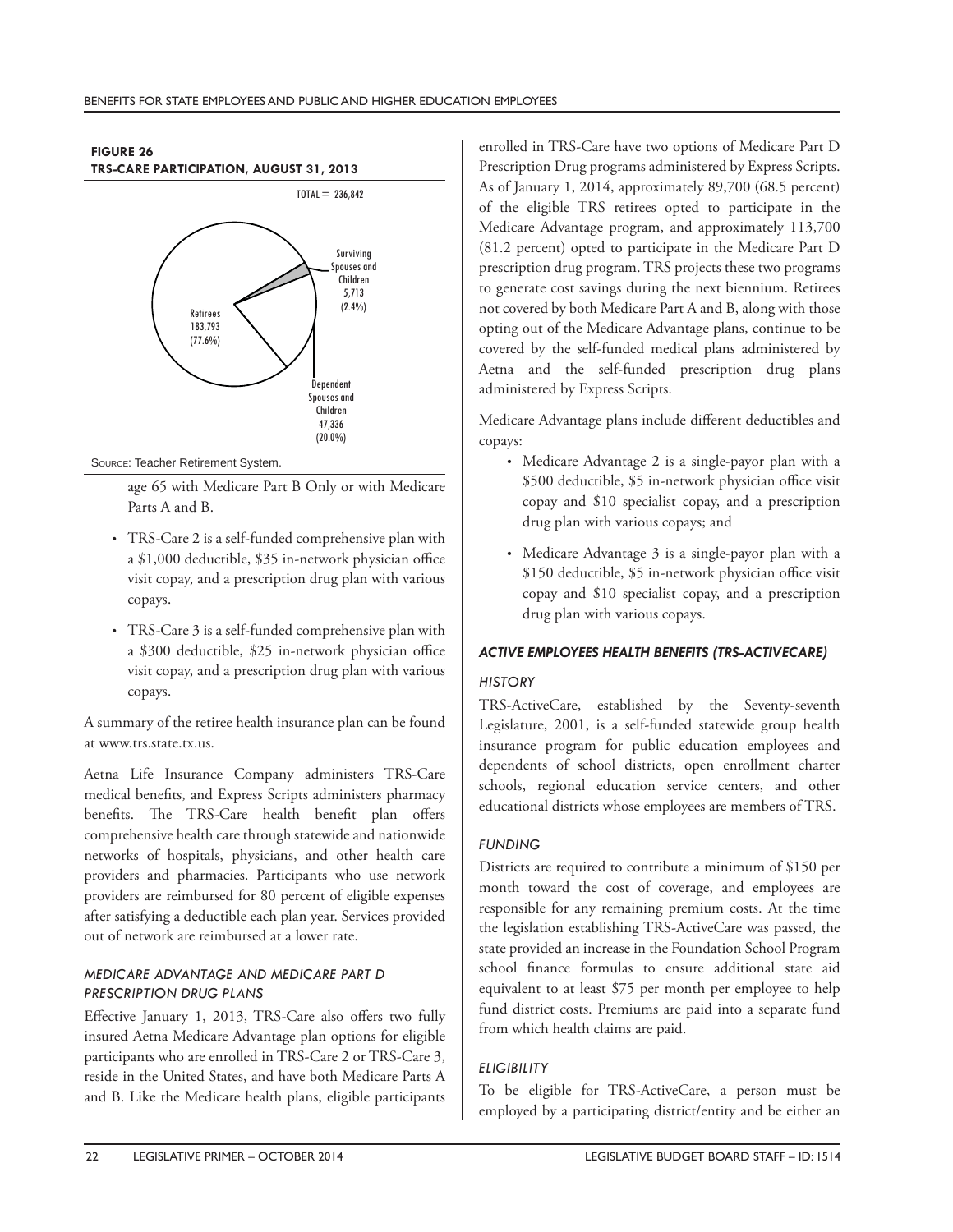active contributing TRS member or employed 10 or more regularly scheduled hours each week. As shown in **Figure 27**, of the 1,247 districts/entities eligible to participate in TRS-ActiveCare, more than 455,000 employees and dependents from 1,128 entities have elected to participate. Although this represents more than 90 percent of the qualified entities, the number of employees covered by TRS-ActiveCare is approximately 39.5 percent of public education employees. Many local school districts, particularly the larger employers, provide their own local programs for employee health care benefits.

| <b>FIGURE 27</b><br>TRS-ACTIVECARE PARTICIPATION AS OF AUGUST 31, 2013 |                     |  |  |  |  |
|------------------------------------------------------------------------|---------------------|--|--|--|--|
|                                                                        | <b>PARTICIPANTS</b> |  |  |  |  |
| <b>Participating Entities</b>                                          | 1.128               |  |  |  |  |
| Employees                                                              | 273.774             |  |  |  |  |
| Dependents                                                             | 181,931             |  |  |  |  |
| <b>Total Participants</b>                                              | 455,705             |  |  |  |  |
| SOURCE: Teacher Retirement System                                      |                     |  |  |  |  |

#### *COVERAGE*

Effective September 1, 2012, Blue Cross and Blue Shield of Texas administers the medical benefits, and Express Scripts manages the prescription drug benefits. TRS-ActiveCare offers a choice of three preferred provider organization (PPO) plans statewide: ActiveCare-1HD, ActiveCare-2, and ActiveCare-3. Additionally, employees in certain areas also have the option of choosing coverage under a health maintenance organization.

TRS formerly offered ActiveCare-1 and ActiveCare-1HD (high deductible) plans. In 2013, ActiveCare-1 was eliminated, and ActiveCare-1HD was redesigned with different deductibles and coinsurance for individuals and families. ActiveCare-2 also was redesigned with new deductibles and copays, which are lower than ActiveCare-1HD. ActiveCare-3 has the lowest deductible and is currently active but is closed to new enrollees.

#### *SIGNIFICANT LEGISLATION*

The Eighty-third Legislature, Regular Session, 2013, passed House Bill 3357, which repeals the statutory requirement that school districts offer a health insurance plan comparable to the HealthSelect plan available to state employees administered by the ERS.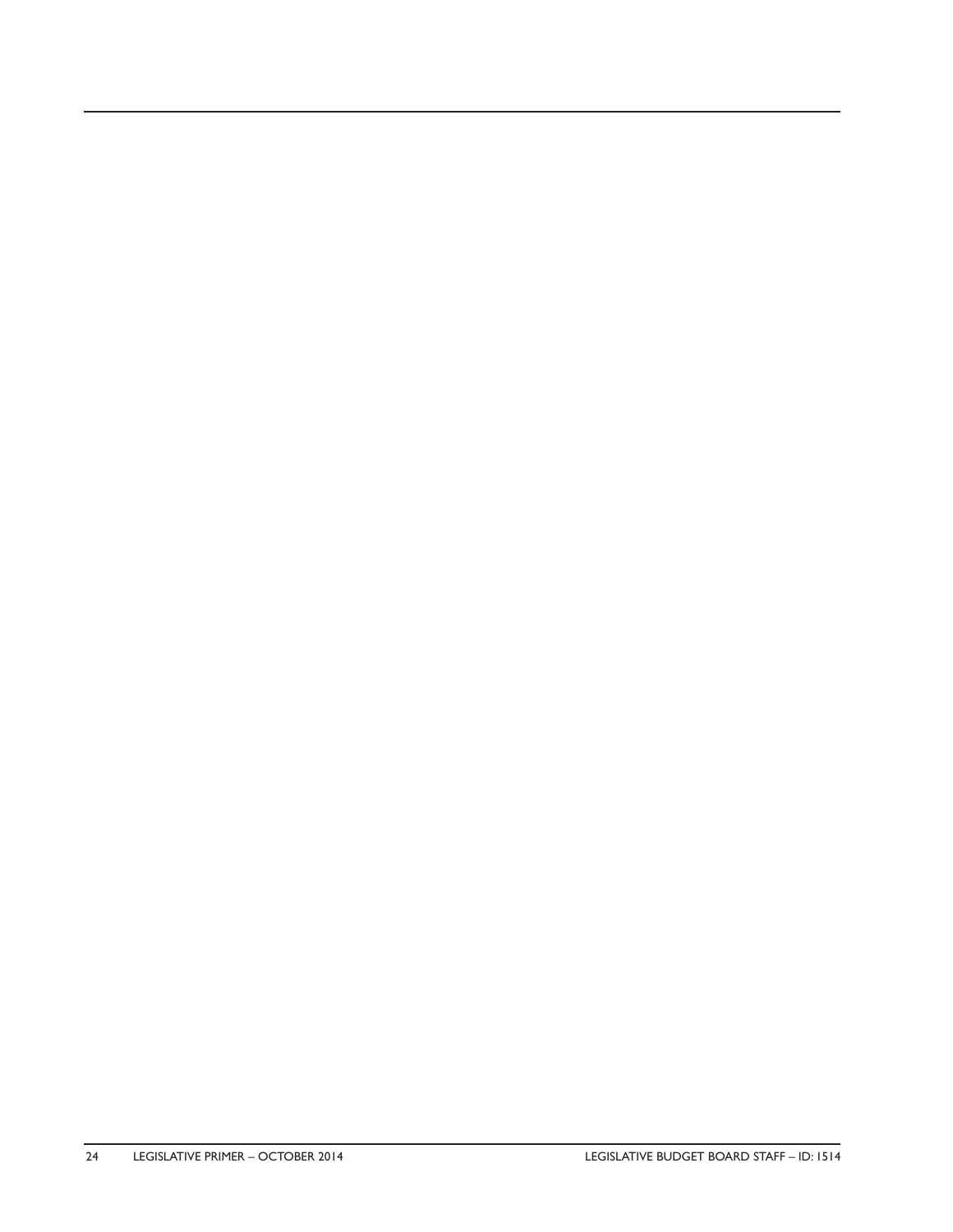# **APPENDIX A**

State contributions to the pension funds for the Employees Retirement System of Texas (ERS) and the Teacher Retirement System of Texas (TRS) are "estimated" appropriations, which means that each agency has the authority to increase the appropriation as needed within the parameters of the General Appropriations Act. Funded amounts are based on set contribution rates but vary due to the fluctuating number of employees and the actual amount of monthly payroll. Each retirement system "settles up" with the state at the end of the fiscal year to balance retirement contribution levels based on actual payroll amounts.

**Appendix A** shows the appropriation history for each retirement program as well as state-funded health insurance programs.

#### **FIGURE A APPROPRIATION HISTORY FISCAL YEARS 2011 TO 2015 (IN MILLIONS)**

|                             | 2011      | 2012      | $\frac{0}{0}$<br><b>CHANGE</b> | 2013      | $\frac{0}{0}$<br><b>CHANGE</b> | 2014      | $\frac{0}{0}$<br><b>CHANGE</b> | 2015      | $\frac{0}{0}$<br><b>CHANGE</b> |
|-----------------------------|-----------|-----------|--------------------------------|-----------|--------------------------------|-----------|--------------------------------|-----------|--------------------------------|
| <b>Retirement</b>           |           |           |                                |           |                                |           |                                |           |                                |
| <b>ERS</b>                  | \$366.9   | \$348.5   | (5.0)                          | \$374.9   | 7.6                            | \$380.7   | 1.6                            | \$437.8   | 15.0                           |
| <b>LECOS</b>                | \$20.5    | \$0.0     | (100.0)                        | \$7.5     | N/A                            | \$7.8     | 3.7                            | \$7.8     | 0.0                            |
| <b>JRS-I</b>                | \$28.9    | \$27.2    | (5.8)                          | \$27.2    | 0.0                            | \$29.7    | 8.9                            | \$29.7    | 0.0                            |
| <b>JRS-II</b>               | \$11.3    | \$4.1     | (64.0)                         | \$4.4     | 8.3                            | \$11.1    | 153.2                          | \$11.1    | 0.0                            |
| <b>TRS-Public Education</b> | \$1,427.6 | \$1,323.1 | (7.3)                          | \$1,411.3 | 6.7                            | \$1,323.2 | (6.2)                          | \$1,405.3 | 6.2                            |
| <b>TRS-Higher Education</b> | \$285.3   | \$245.2   | (14.0)                         | \$265.3   | 8.2                            | \$242.9   | (8.5)                          | \$268.3   | 10.5                           |
| ORP                         | \$145.1   | \$124.0   | (14.6)                         | \$124.0   | 0.0                            | \$130.8   | 5.5                            | \$132.6   | 1.4                            |
| <b>Retirement Subtotal</b>  | \$2,285.6 | \$2,072.0 | (9.3)                          | \$2,214.6 | 6.9                            | \$2,126.2 | (4.0)                          | \$2,292.6 | 7.8                            |
| <b>Health Insurance</b>     |           |           |                                |           |                                |           |                                |           |                                |
| <b>ERS-Health</b>           | \$1,251.3 | \$1,299.1 | 3.8                            | \$1,409.5 | 8.5                            | \$1,498.3 | 6.3                            | \$1,635.9 | 9.2                            |
| <b>HEGI</b>                 | \$308.7   | \$223.3   | (27.7)                         | \$235.4   | 5.4                            | \$289.4   | 22.9                           | \$310.6   | 7.3                            |
| UT                          | \$180.1   | \$165.6   | (8.0)                          | \$174.6   | 5.4                            | \$191.7   | 9.8                            | \$205.7   | 7.3                            |
| A&M                         | \$91.9    | \$82.7    | (9.9)                          | \$87.2    | 5.4                            | \$94.3    | 8.1                            | \$101.2   | 7.3                            |
| <b>TRS-Care</b>             | \$268.1   | \$267.4   | (0.3)                          | \$133.7   | (50.0)                         | \$247.5   | 85.2                           | \$247.5   | 0.0                            |
| <b>Insurance Subtotal</b>   | \$2,100.1 | \$2,038.2 | (2.9)                          | \$2,040.4 | 0.1                            | \$2,321.1 | 13.8                           | \$2,501.0 | 7.7                            |
| <b>TOTAL</b>                | \$4,385.7 | \$4,110.2 | (6.3)                          | \$4,255.0 | 3.5                            | \$4,447.3 | 4.5                            | \$4,793.6 | 7.8                            |

SOURCE: Legislative Budget Board.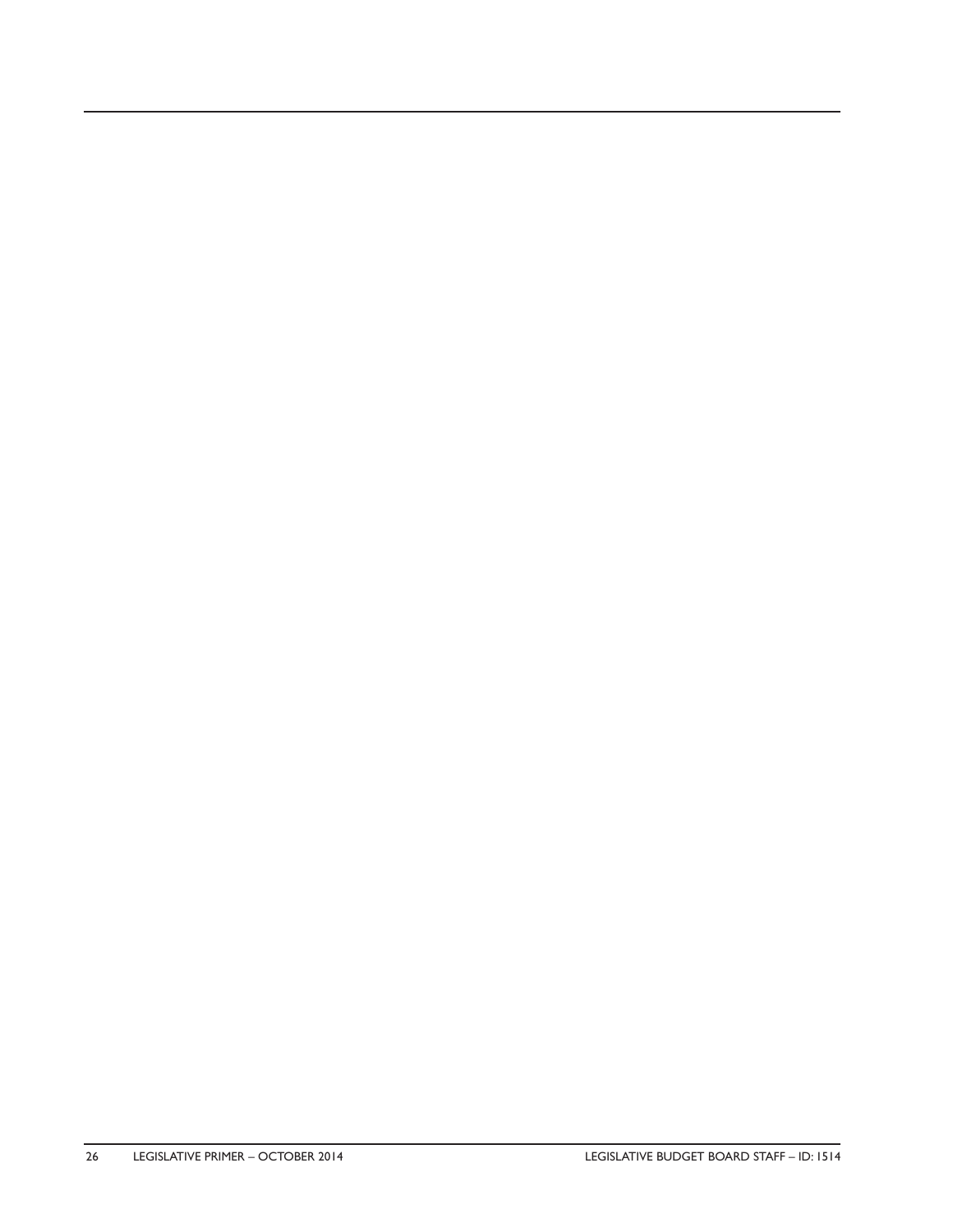# **APPENDIX B**

#### **FIGURE B CONTRIBUTION RATES -- LEGAL AUTHORITY 2014–15 BIENNIUM**

|                                                                 |                                                                                                                                              | <b>CONTRIBUTION RATE'</b>                                         |                                                                                                   | <b>AUTHORITY</b>                   |                                                                                                                      |                                                     |  |
|-----------------------------------------------------------------|----------------------------------------------------------------------------------------------------------------------------------------------|-------------------------------------------------------------------|---------------------------------------------------------------------------------------------------|------------------------------------|----------------------------------------------------------------------------------------------------------------------|-----------------------------------------------------|--|
|                                                                 |                                                                                                                                              | <b>ACTIVE</b>                                                     | <b>OTHER</b>                                                                                      | <b>CONSTITUTION<sup>2</sup></b>    |                                                                                                                      | <b>GAA</b>                                          |  |
| <b>Retirement</b>                                               | <b>STATE/EMPLOYER</b>                                                                                                                        | <b>EMPLOYEES</b>                                                  |                                                                                                   |                                    | <b>STATUTE</b>                                                                                                       |                                                     |  |
| <b>ERS</b>                                                      | 6.5% in fiscal year<br>2014 <sup>3</sup> , increased to<br>7.5% with UB from<br>fiscal year 2013<br>7.5% in fiscal year<br>2015 <sup>4</sup> | 6.6% in<br>fiscal year<br>2014<br>6.9% in<br>fiscal year<br>20156 | Agency<br>contribution of<br>0.5%                                                                 | Article XVI,<br>Section $67(b)(3)$ | Government Code:<br>§815.402(a)(1),<br>§815.402(a)(2),<br>Employee §815.403(a)<br>$(1)$ , State §815.4035,<br>Agency | page I-37,<br>Rider 4;<br>page IX-71,<br>Sec. 17.13 |  |
| <b>LECOS</b>                                                    | $0.5\%$ <sup>5</sup>                                                                                                                         | 0.5%                                                              | Court fees<br>totaling<br>approximately<br>1.2%                                                   | N/A                                | Government Code:<br>§815.402(h), Employee<br>§815.403(a)(3), State<br>§815.317(a-1), Court<br>fees                   | page I-39,<br>Rider 12                              |  |
| JRS-1                                                           | Pay-as-you-go                                                                                                                                | 6.6% in<br>fiscal year<br>2014<br>6.9% in<br>fiscal year<br>20156 | N/A                                                                                               | N/A                                | Government Code:<br>§835.101, Employee<br>§835.102, State                                                            | N/A                                                 |  |
| JRS-2                                                           | 15.663%                                                                                                                                      | 6.6% in<br>fiscal year<br>2014<br>6.9% in<br>fiscal year<br>20156 | N/A                                                                                               | N/A                                | Government Code:<br>§840.102, Employee<br>§840.103, State                                                            | page I-38,<br>Rider 5                               |  |
| <b>TRS</b>                                                      | 6.8%                                                                                                                                         | 6.4% in<br>fiscal year<br>2014<br>6.7% in<br>fiscal year<br>20157 | School districts<br>not in Social<br>Security,<br>mandatory 1.5%<br>beginning fiscal<br>year 2015 | Article XVI,<br>Section $67(b)(3)$ | Government Code:<br>§825.404(a), State<br>§825.402, Employee<br>§825.4035, District                                  | page III-32,<br>Rider 4                             |  |
| <b>ORP</b>                                                      | 6.6%                                                                                                                                         | 6.65%                                                             | Local colleges,<br>optional addition<br>up to $1.9\%$ <sup>8</sup>                                | N/A                                | Government Code:<br>§830.201, General<br>§830.201(g)(i)                                                              | page III-35,<br>Riders 2-3                          |  |
| <b>Health Insurance</b>                                         |                                                                                                                                              |                                                                   |                                                                                                   |                                    |                                                                                                                      |                                                     |  |
| <b>ERS</b>                                                      | Full premium rate<br>for employees/<br>retirees and 50% of<br>dependent premium                                                              | 50% of<br>dependent<br>premium                                    | Agency<br>contribution of<br>1.0%                                                                 | N/A                                | Insurance Code:<br>§1551.3076(a), Agency                                                                             | page I-38,<br>Rider 6:<br>page IX-65,<br>Sec. 17.05 |  |
| HEGI: Non-<br>UT and A&M<br>System<br>Institutions <sup>9</sup> | Full premium rate<br>for employees/<br>retirees and 50% of<br>dependent premium                                                              | 50% of<br>dependent<br>premium                                    | N/A                                                                                               | N/A                                | <b>Insurance Code</b><br>§1551.301, Institutions,<br>§1551.3111, Community<br>Colleges                               | page III-39,<br>Rider 1                             |  |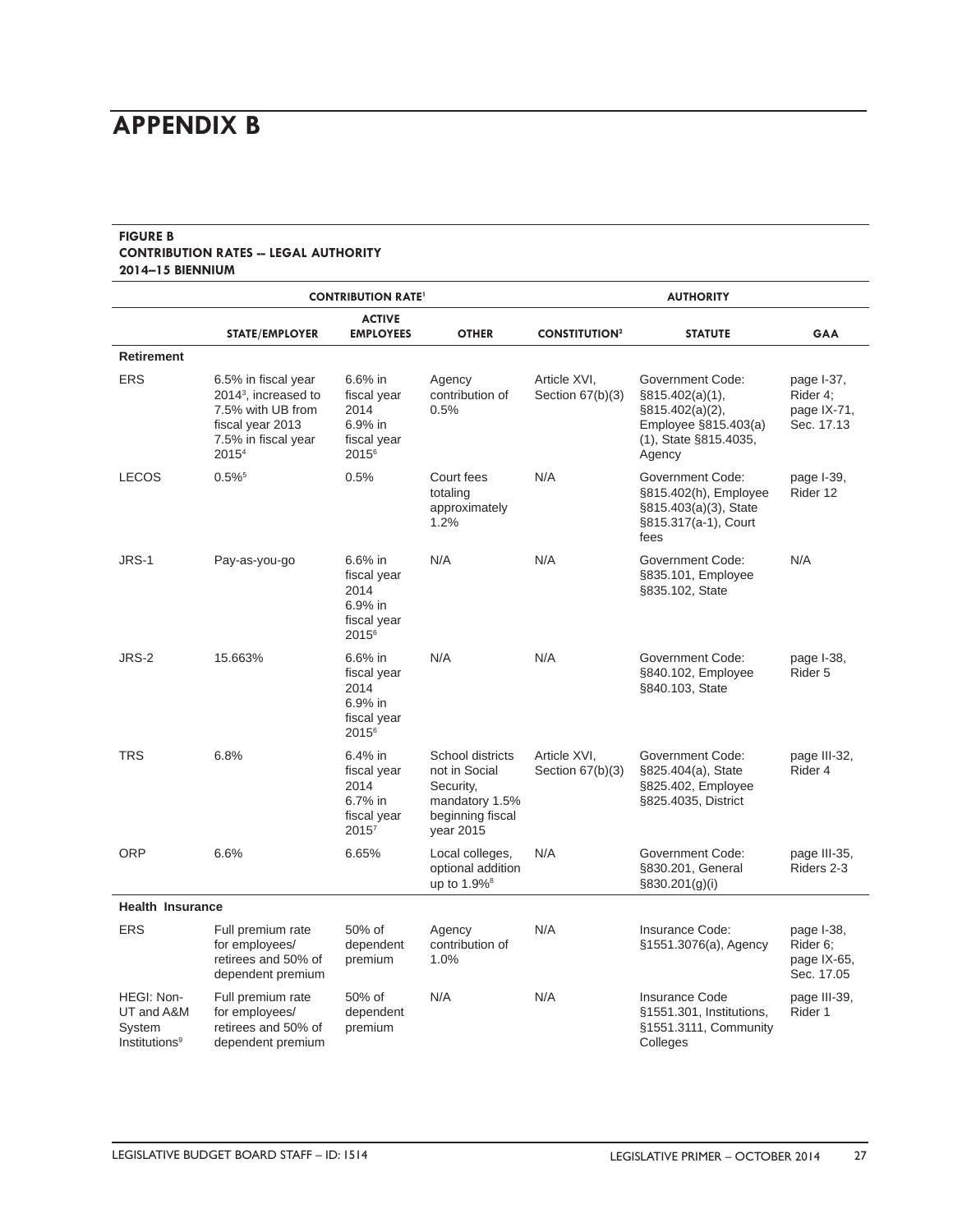#### **FIGURE B (CONTINUED) CONTRIBUTION RATES -- LEGAL AUTHORITY 2014–15 BIENNIUM**

|                                                              |                                                                                             | <b>CONTRIBUTION RATE'</b>                                                                           |                           | <b>AUTHORITY</b>                |                                    |                         |  |
|--------------------------------------------------------------|---------------------------------------------------------------------------------------------|-----------------------------------------------------------------------------------------------------|---------------------------|---------------------------------|------------------------------------|-------------------------|--|
|                                                              | <b>STATE/EMPLOYER</b>                                                                       | <b>ACTIVE</b><br><b>EMPLOYEES</b>                                                                   | <b>OTHER</b>              | <b>CONSTITUTION<sup>2</sup></b> | <b>STATUTE</b>                     | <b>GAA</b>              |  |
| <b>Health Insurance</b>                                      |                                                                                             |                                                                                                     |                           |                                 |                                    |                         |  |
| <b>HEGI: UT</b><br>System<br>Institutions <sup>10</sup>      | Full premium rate<br>for employees/<br>retirees and 50% of<br>dependent premium             | $50%$ of<br>dependent<br>premium                                                                    | N/A                       | N/A                             | Insurance Code<br>\$1601.207       | page III-40<br>Rider 2  |  |
| <b>HEGI: A&amp;M</b><br>System<br>Institutions <sup>10</sup> | 95.8% of full<br>premium rate<br>for employees/<br>retirees and 50% of<br>dependent premium | $4.2\%$ of full<br>premium<br>rate for<br>full-time<br>employees;<br>50% of<br>dependent<br>premium | N/A                       | N/A                             | Insurance Code<br>\$1601.207       | page III-40<br>Rider 3  |  |
| <b>TRS-Care</b>                                              | 1.0%                                                                                        | 0.65%                                                                                               | School districts<br>0.55% | N/A                             | <b>Insurance Code</b><br>§1575.202 | page III-35,<br>Rider 5 |  |

NOTES:

- (1) Contribution rate is based on percentage of active member payroll, or set amount as noted.
- (2) Constitution requires a state contribution between 6% and 10% for participants in the Employees Retirement System and the Teacher Retirement System, and an employee contribution of at least 6.0%.
- (3) For fiscal year 2014, the GAA increases the state contribution rate to ERS Retirement from 6.5% to 7.5% out of unexpended and unobligated balances appropriated for ERS Retirement and Insurance in fiscal year 2013 and remaining as of August 31, 2013.
- (4) State law requires a state contribution to ERS Retirement of 7.4%. GAA sets the state rate at 6.5%, with the ability to increase the rate to 7.5% out of unobligated and unexpended balances in fiscal year 2014 and at 7.5% in fiscal year 2015.
- (5) State law requires a state contribution to LECOS of 2.13%. GAA sets the state rate at 0.5%.
- (6) State law increases ERS Retirement, JRS-I, and JRS-II employee contribution rates to 7.2% in fiscal year 2016 and 7.5% in fiscal year 2017.
- (7) State law increases TRS employee contribution rates to 7.2% in fiscal year 2016 and 7.7% in fiscal year 2017.
- (8) State law requires a state contribution to ORP of 8.5%. GAA sets the state rate at 6.6% with an option for institutions or agencies to use local funds or other sources to supplement up to 1.9%. State law caps the state's contribution for public junior and community colleges at 50%, effectively setting the current contribution rate at 3.3% for these employees. State law allows further reduction to the sate contribution for colleges whose employee growth has outpaced student enrollment growth.
- (9) For the 2014–15 biennium, institutions of higher education, excluding institutions in the UT and TAMU System and junior and community colleges, receive state funding at 89.4% of "full" ERS premium rates. Junior and community colleges receive state funding at 50% of "full" ERS premium rates.

(10) For the 2014–15 biennium, UT and TAMU System institutions receive state funding at 87.0% of "full" ERS premium rates. SOURCE: Legislative Budget Board.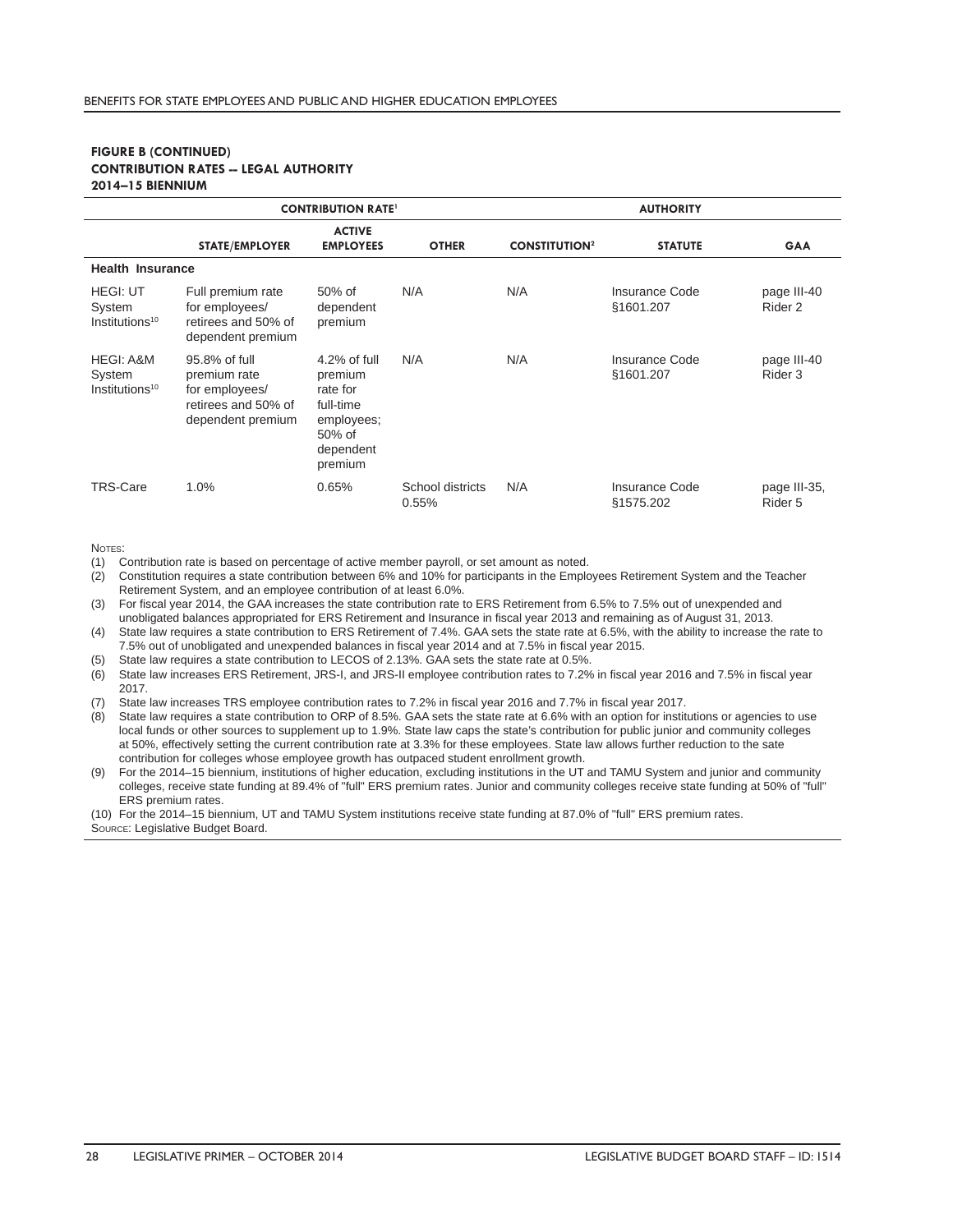# **GLOSSARY**

Actuarial Accrued Liabilities-That portion, as determined by a particular actuarial cost method, of the actuarial present value of the plan benefits and expenses that is not provided for by future normal costs.

**Actuarial Soundness**—A public retirement system is considered actuarially sound if an actuary determines that the fund has adequate contributions to pay ongoing normal costs and amortize the Unfunded Actuarial Accrued Liability during a reasonable period, called the funding period. The Texas Pension Review Board guidelines recommend that the funding period not exceed 40 years and preferably be within 15 to 25 years. The Government Finance Officers Association recommends that the funding period never exceed 25 years, but ideally ranges between 15 and 20 years. Additional guidance exists for ERS and TRS in the Texas Government Code, which prohibits certain changes in the benefit plans and funding of each retirement system if the change would cause the period necessary to amortize unfunded actuarial liabilities to exceed 30 years by one or more years.

**Annually Required Contribution (ARC)**—Since 1994, the Governmental Accounting Standards Board (GASB) has specified certain actuarial methods and techniques used to calculate a contribution necessary to produce a 30-year funding period for pension plans, referred to as the Annually Required Contribution (ARC). The ARC was used in estimating contribution shortfalls to be accounted for in footnotes to financial statements. Effective in fiscal year 2015 for Texas, new guidance (GASB Statement 68) will no longer require calculation of the ARC for financial reporting; instead liabilities based on the market value of assets will be placed directly on the plan sponsor's balance sheet.

**Defined Benefits**—In a retirement plan, benefits that are defined by a specific formula applied to a specific member compensation and/or specific years of service. The amount of the benefit is not a function of contributions or actual earnings on those contributions.

**Defined Contributions**—A system providing pension benefits equal to the combined employer and employee contributions plus interest and minus administrative expenses.

**Experience Study**—A periodic review and analysis of the actual experience of the system which may lead to a revision of one or more actuarial assumptions.

Funding Period—The length of time required for a contribution rate to pay all normal costs and amortize any unfunded liabilities. If a contribution will never amortize the unfunded liability, the funding period is said to be never or "Infinite."

**Funded Ratio**—The Funded Ratio of a pension plan refers to the proportion of assets to liabilities and is expressed as a percentage. It is calculated by dividing the actuarial value of assets by the actuarial accrued liabilities. The actuarial (or smoothed) value of assets is often used for this calculation, though some plans may calculate a "Market Funded Ratio" using the market value of assets.

Normal Cost—The annual cost assigned, using the actuarial funding method, to service performed in the current plan year (and subsequent plan years). It is expressed as a percent of pay and is equal to the present value at hire of all possible benefits of the system, divided by the present value of anticipated future compensation to be received by the new member.

**Unfunded Actuarial Accrued Liability**-The difference between the actuarial accrued liability and valuation assets, frequently abbreviated as UAAL. Sometimes referred to as "unfunded accrued liability."

**Copayment**—The cost-sharing arrangement in which a member of a managed healthcare plan pays a fixed-dollar amount for a service.

**Proportionality**—A funding mechanism establishing the share of a benefit's total cost borne by the state of Texas and a given agency. Proportionality requires state General Revenue Funds benefits contributions be paid only on salaries also paid from state General Revenue Funds.

**Smoothing**—The smoothed value of assets (or actuarial value of assets) phases in investment gains and losses during a period to reduce the effects of short-term marketplace volatility on the calculation of the Unfunded Actuarial Accrued Liability (UAAL). Smoothing serves to stabilize employer contribution rates. Contributions and funding